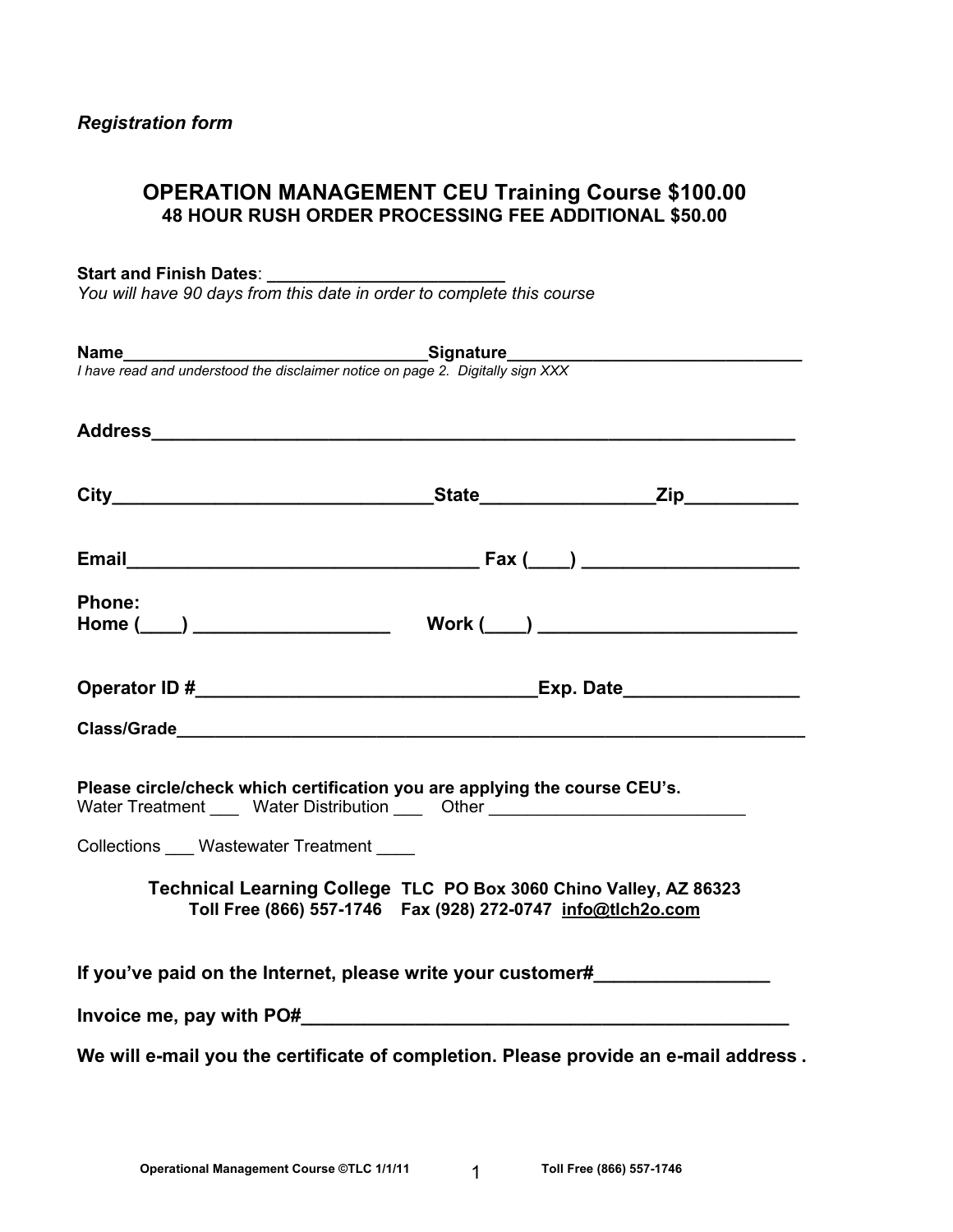## **DISCLAIMER NOTICE**

I understand that it is my responsibility to ensure that this CEU course is either approved or accepted in my State for CEU credit. I understand State laws and rules change on a frequent basis and I believe this course is currently accepted in my State for CEU or contact hour credit, if it is not, I will not hold Technical Learning College responsible. I also understand that this type of study program deals with dangerous conditions and that I will not hold Technical Learning College, Technical Learning Consultants, Inc. (TLC) liable for any errors or omissions or advice contained in this CEU education training course or for any violation or injury caused by this CEU education training course material. I will call or contact TLC if I need help or assistance and double-check to ensure my registration page and assignment has been received and graded.

*You can obtain a printed version of the course manual from TLC for an additional \$89.95 plus shipping charges.* 

## **Grading Information**

In order to maintain the integrity of our courses we do not distribute test scores, percentages or questions missed. Our exams are based upon pass/fail criteria with the benchmark for successful completion set at 70%. Once you pass the exam, your record will reflect a successful completion and a certificate will be issued to you.

### **Rush Grading Service**

If you need this assignment graded and the results mailed to you within a 48-hour period, prepare to pay an additional rush service handling fee of \$50.00. This fee may not cover postage costs. If you need this service, simply write RUSH on the top of your Registration Form. We will place you in the front of the grading and processing line.

For security purposes, please fax or e-mail a copy of your driver's license and always call us to confirm we've received your assignment and to confirm your identity.

Thank you…

## **Do not solely depend on TLC's Approval list for it may be outdated.**

**Some States and many employers require the final exam to be proctored.**  http://www.abctlc.com/downloads/PDF/PROCTORFORM.pdf

### **All downloads are electronically tracked and monitored for security purposes.**

# **Older Version of the Exam**

http://www.abctlc.com/downloads/PDF/OldOperationalManagementASS.pdf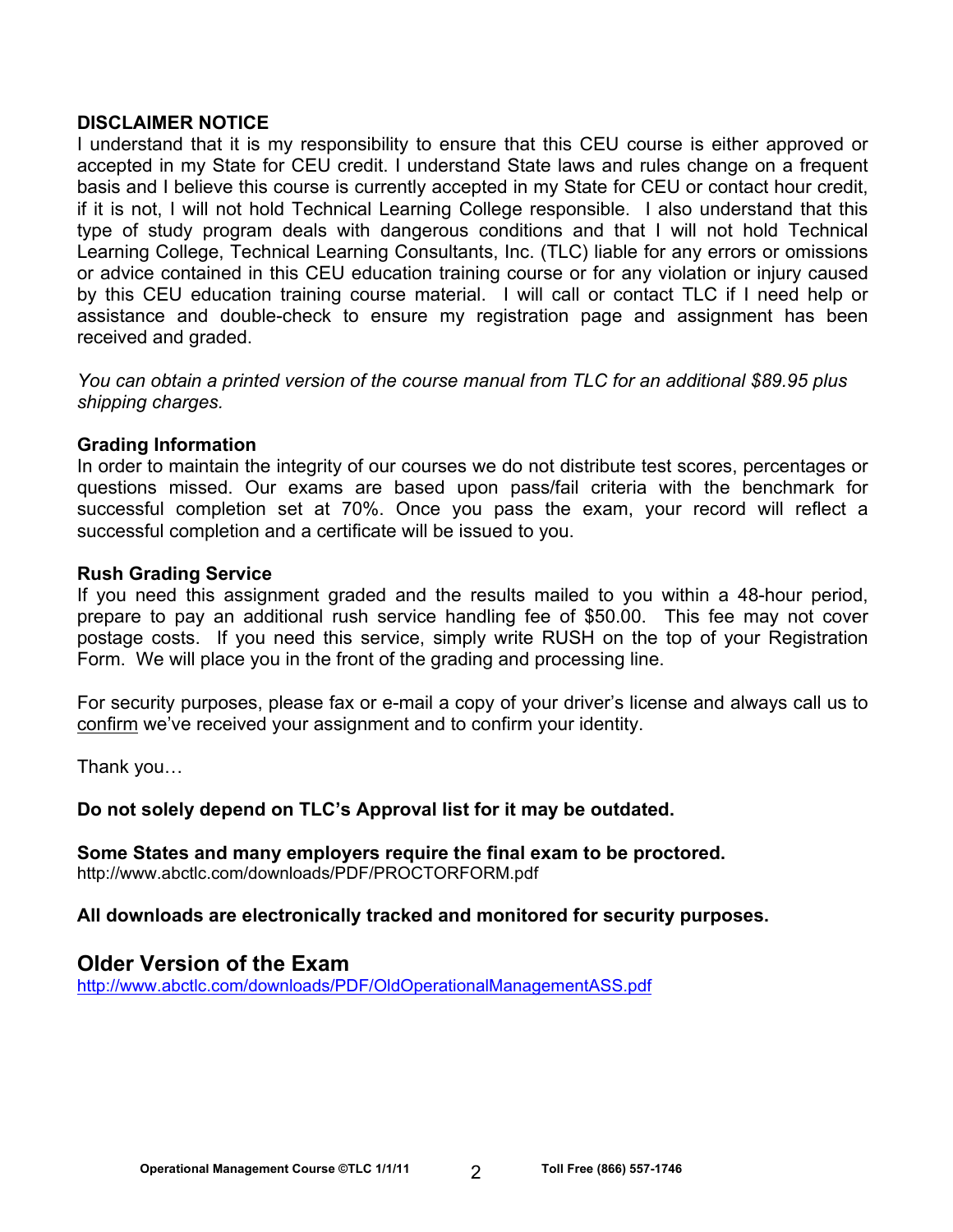**OP Management Answer Key**

**Name\_\_\_\_\_\_\_\_\_\_\_\_\_\_\_\_\_\_\_\_\_\_\_\_\_\_\_\_\_\_\_\_\_\_\_** 

**Phone** *Phone* **<b>***Phone* 

*You are solely responsible in ensuring that this course is accepted for credit by your State. No refunds. Did you check with your State agency to ensure this course is accepted for credit?* 

*Method of Course acceptance confirmation. Please fill this section* 

Website Telephone Call Email Spoke to

**Do not solely depend on TLC's Approval list for it may be outdated.** 

**What is the approval number if Applicable? \_\_\_\_\_\_\_\_\_\_\_\_\_\_\_\_\_\_\_\_** 

*You are responsible to ensure that TLC receives the Assignment and Registration Key. Please call us to ensure that we received it.* 

*You can use Adobe Acrobat DC Program to complete the assignment.*  **Older Version of the Exam** 

http://www.abctlc.com/downloads/PDF/OldOperationalManagementASS.pdf

# **Operational Management Assignment**

1. Tell your former co-workers you intend to treat everyone in the unit alike – and all rules and policies will apply to all equally.

How hard will this task be for you to complete? List some of the pitfalls or problems you may encounter.

## **Assignment begins here.**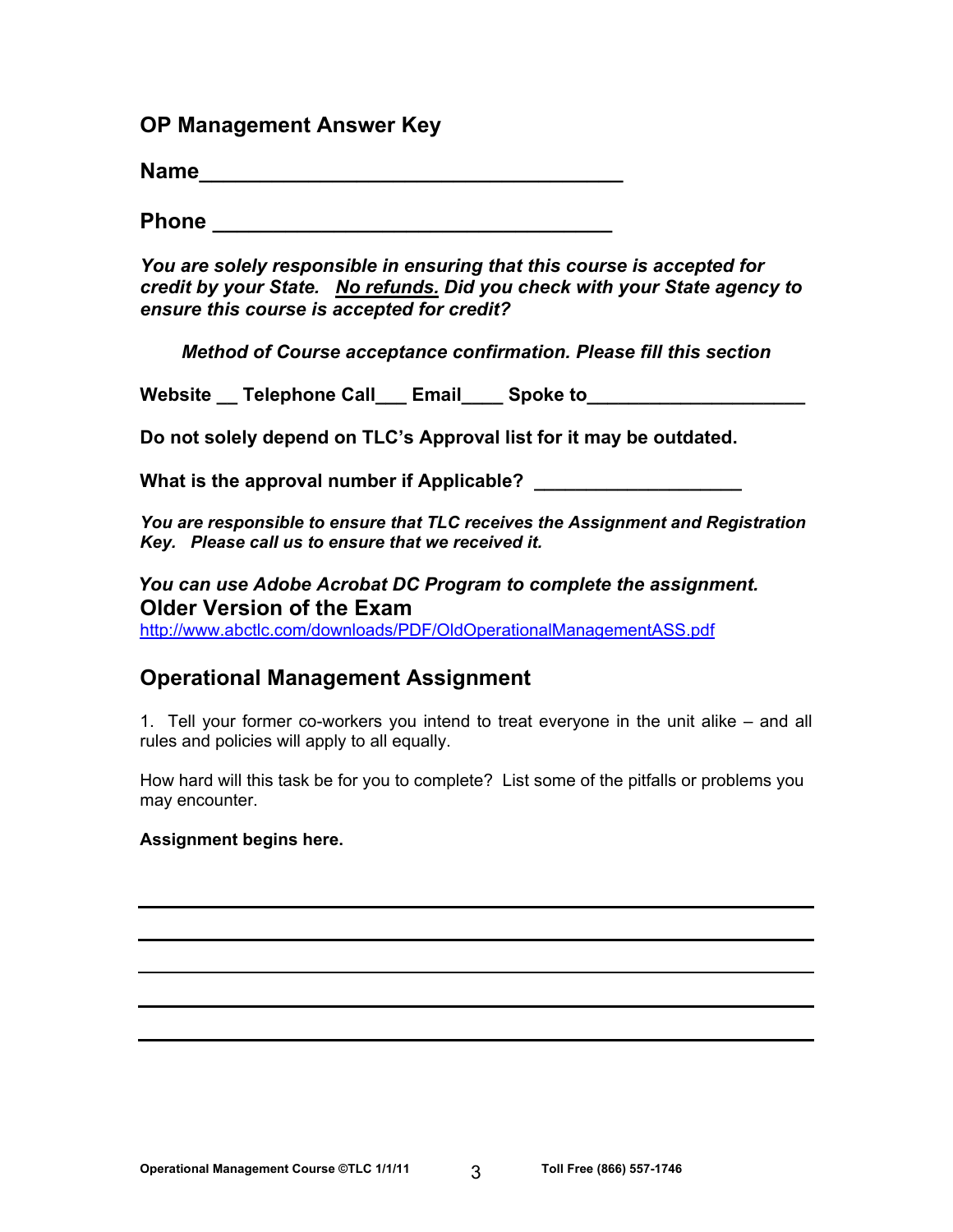**Strive to establish positive relationships with everybody in your unit – especially those with whom you have not enjoyed a good rapport with in the past.** 

2. Is there someone that works for you now that you can think of that you have not had a good relationship with in the past? As you think of this person, list the ways that you can create an environment for a change in that relationship.

Operational Management Course ©TLC 1/1/11 4 Toll Free (866) 557-1746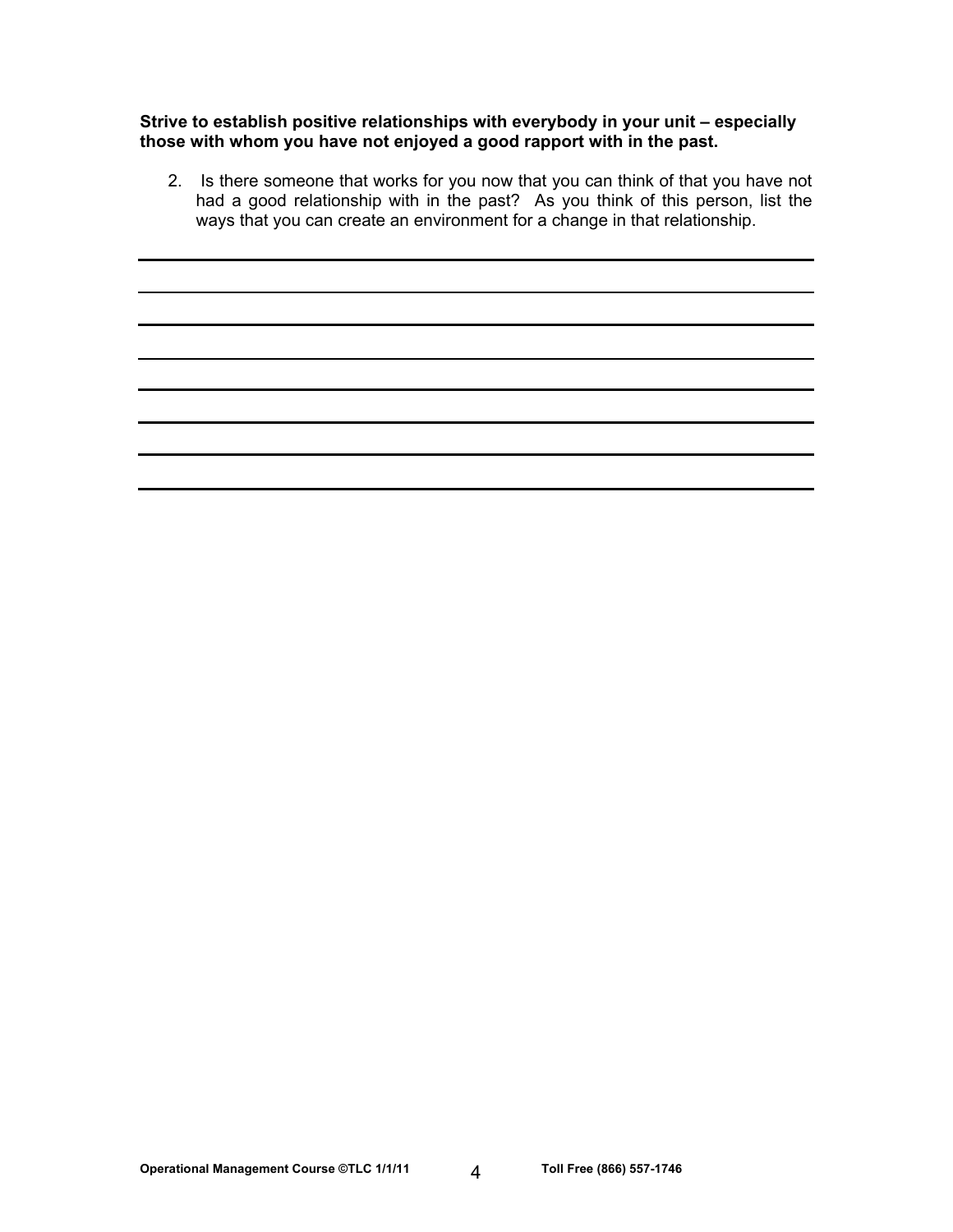3. Create a sense of team spirit – share your unit and departmental goals with your people and ask for their assistance in meeting those goals.

|  | 4. What ways can you bring together the ideas and suggestions of your<br>employees? |  |  |  |  |  |
|--|-------------------------------------------------------------------------------------|--|--|--|--|--|
|  |                                                                                     |  |  |  |  |  |
|  |                                                                                     |  |  |  |  |  |
|  |                                                                                     |  |  |  |  |  |
|  |                                                                                     |  |  |  |  |  |
|  |                                                                                     |  |  |  |  |  |
|  |                                                                                     |  |  |  |  |  |
|  |                                                                                     |  |  |  |  |  |
|  |                                                                                     |  |  |  |  |  |

#### **How can you foster a sense of team spirit among your employees?**

# *Always Remember….*

**You are now the person in charge.** If workers think you are still a worker at their level, they will not take your words or actions serious. On the other hand, if you choose to deal with workers on a strict business level only, you will end up alienating many of your workers.

Avoid being one of the gang, but do not neglect the importance of asking for positive feedback and reinforcement from workers and other supervisors. Keeping an open door policy and honoring that whenever possible will encourage your employees to share their ideas with you.

Finding a peer you can trust to bounce ideas off of can be a great asset. You can also use them as a sounding board in the beginning as you strive to be the best manager or supervisor you can be.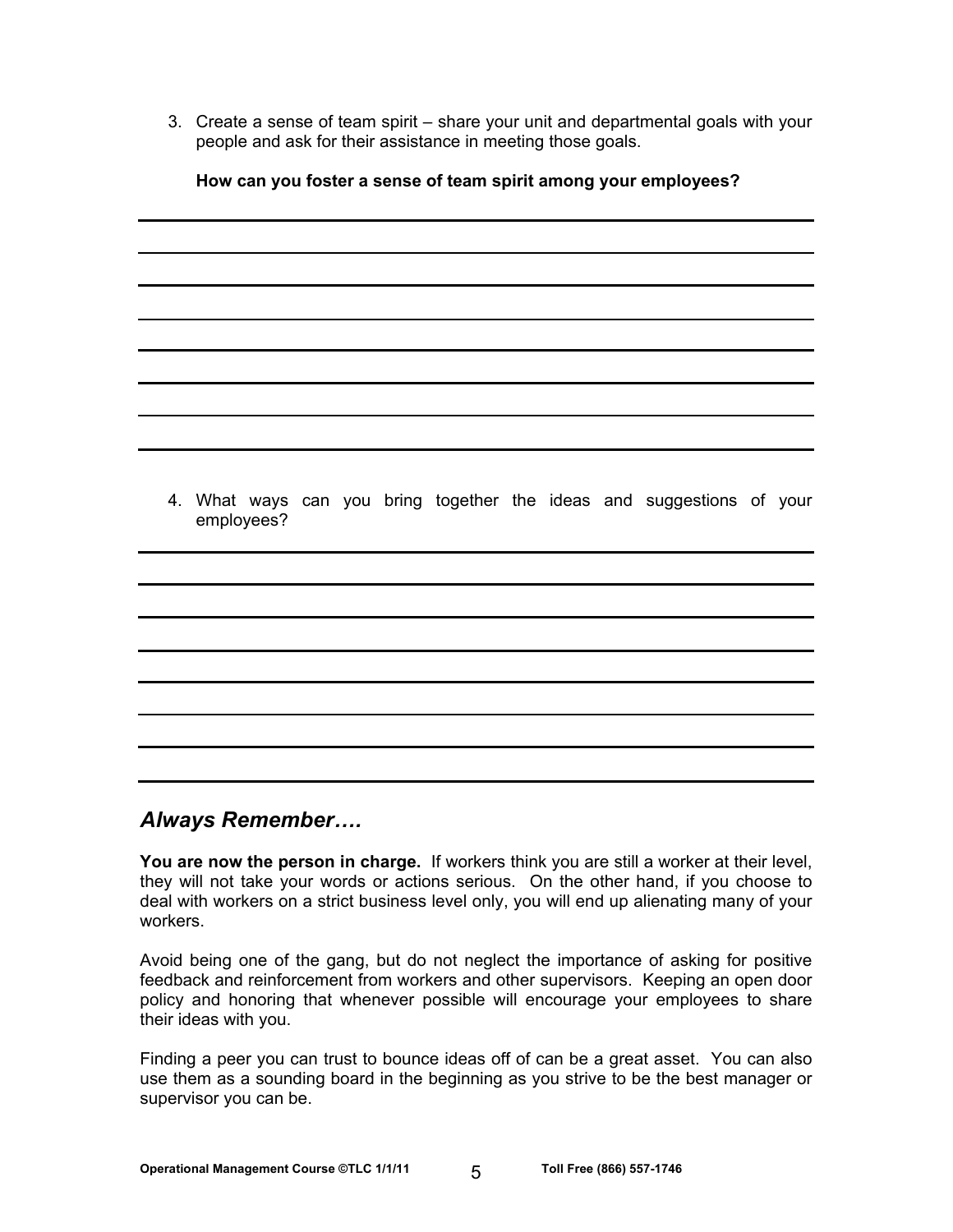5. Identify a mentor or a person that you can bounce ideas off of and describe why this person is important to you.

6. **Scenario**: Mary has an idea of changing an office procedure to improve customer service. You do not think that her idea will work in your area. Mary is an excellent employee and is very sharp. Her last idea was that you should apply for the supervisor's position and she supported you. How would you handle this situation?

**7. Scenario**: You have come to find out that the other departments have implemented Mary's idea and have excelled in customer service. Mary knows that she was correct in her idea and that you should have accepted this idea. Mary feels that you do not like her as an employee any longer. You have been very busy in meetings and it appears that you have avoided her for the last week, but she has noticed that you have been talking to Mary's co-worker Pat more than usual.

Pat has been complaining to you about a personal problem at home that is starting to affect her job performance. As soon as Pat walks out of your office, Mary comes in to ask why you have rejected or been avoiding her. **How do you respond**?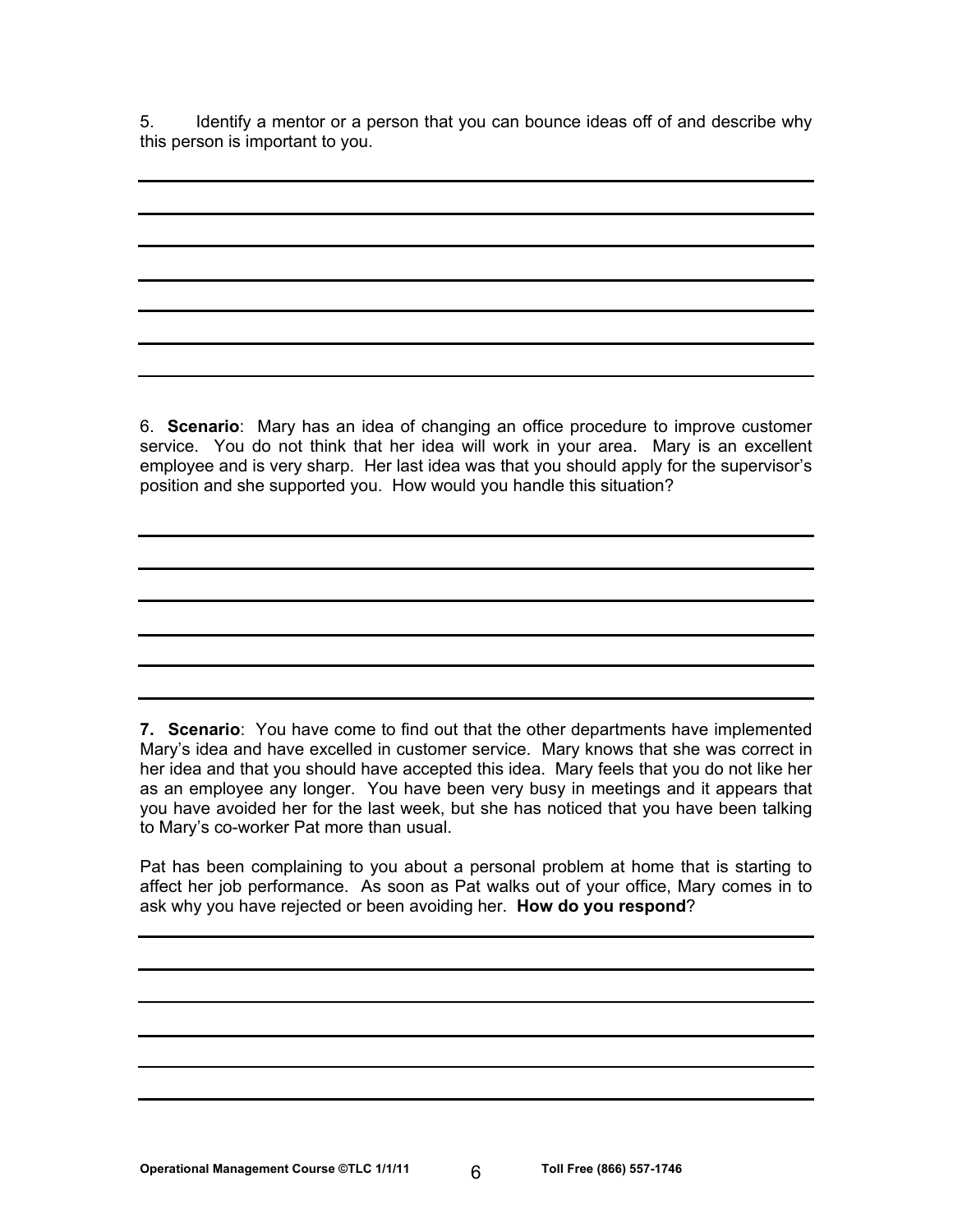**8. Scenario**: You have been leaving 1 hour early each and every Friday to deliver records to the main office and will usually spend an additional 2-3 hours late because of procedures. One Friday, you left early as usual and realized that you had forgotten an item at the office. You return to your office and realize that Pat and Mary have left also.

Monday morning you ask both of them why they left work early on Friday and they reply "*they follow your lead and leave early on Friday too*". How do you respond?

**9 Scenario**: After 5 years of service Bill tells you that Pat is stealing supplies, but he doesn't want you to expose his name. You believe that Pat is an honest employee and do not follow through or say anything to Pat.

A week later, your supervisor tells of an anonymous tip and that you must terminate Pat for stealing supplies. You call Pat in the office and shut the door. You ask her if she is involved in any wrongdoing. She says "*yes*", she was dating Bill but broke the relationship off because it was affecting her job performance. She explained that Bill was trying to get even with her, but didn't know what activity he was up to. Your supervisor wants a response from you.

**Communicate Honestly with Your Boss.** Be willing to accept responsibility for your actions. If you goof, admit it. Do not be afraid of failures. The most successful supervisors have all had failures, but they used them as learning experiences.

There is truth in the adage that if you have not been a failure: you have not been trying hard.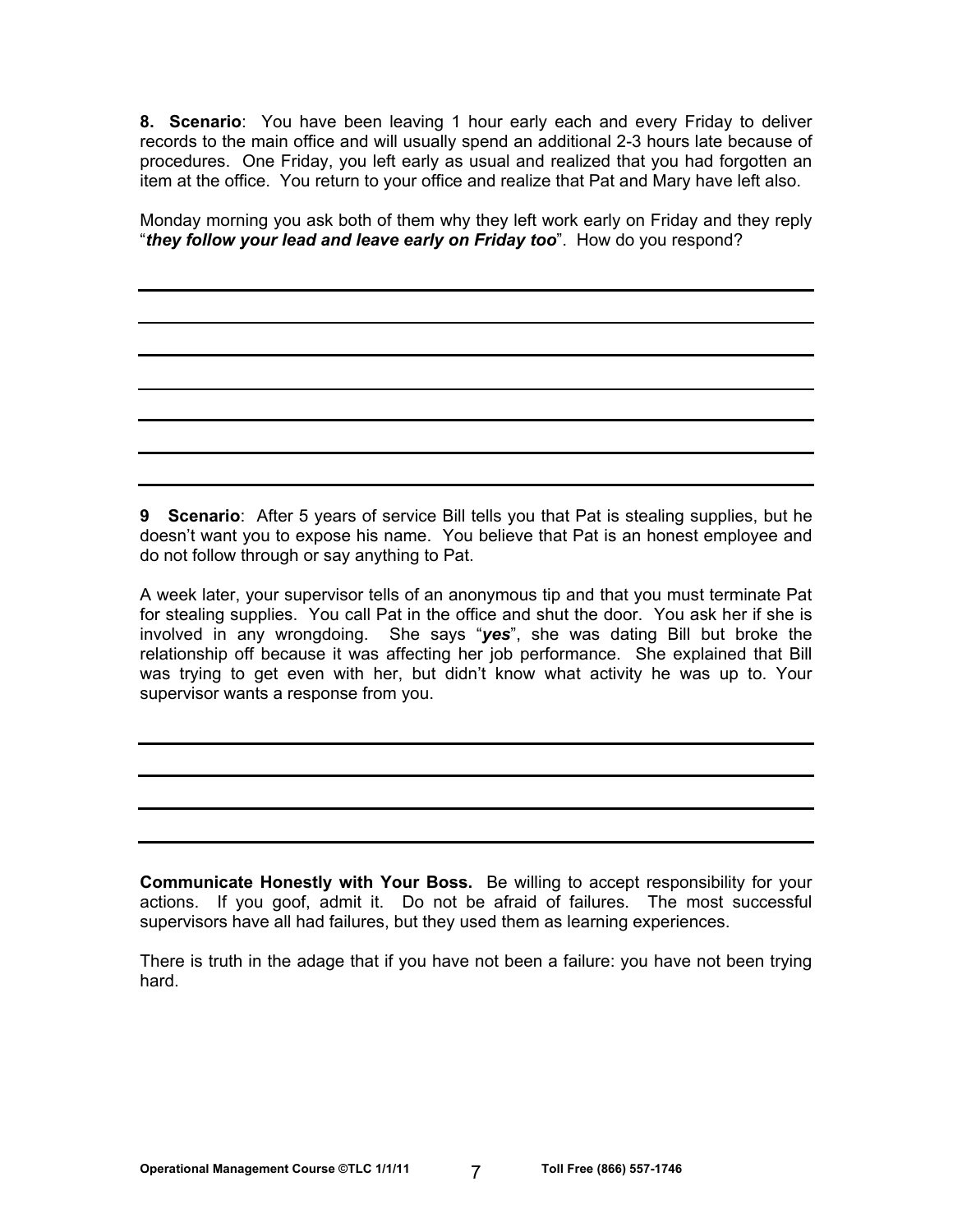**10. Scenario**: After defending Pat against the theft charges to your Supervisor, the Supervisor wants you to describe a past failure of yours and how that failure has made you a better supervisor.

Your supervisor wants to form an opinion whether a supervisor can make decisions and make mistakes or if it is a better policy that all supervisors' decisions should be made at the executive level instead.

**11.** What happens when the supervisor leaves the work site?

**12.** How do the employees react while this supervisor is at the job site?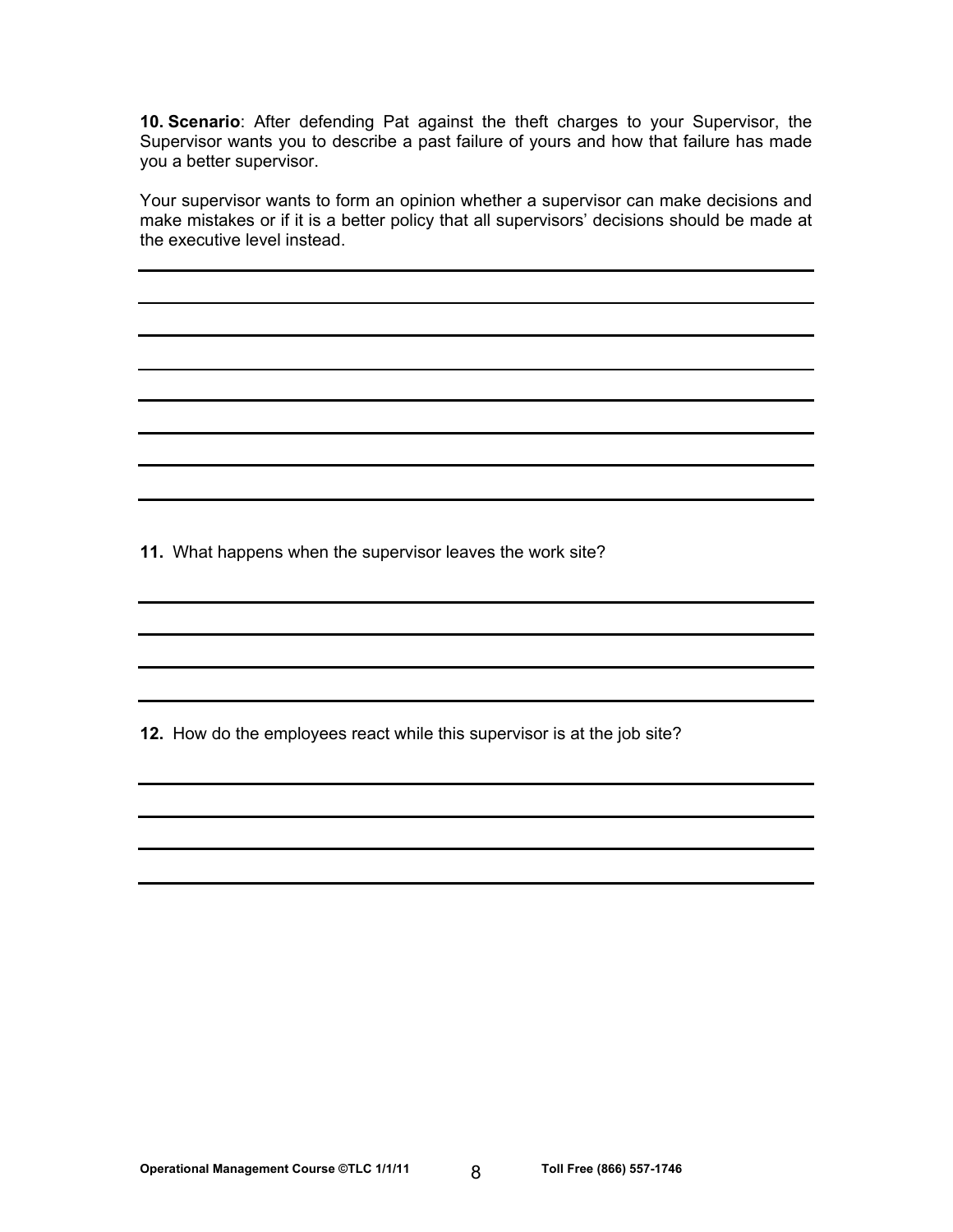**13.** What happens to this type of interaction during an emergency situation?

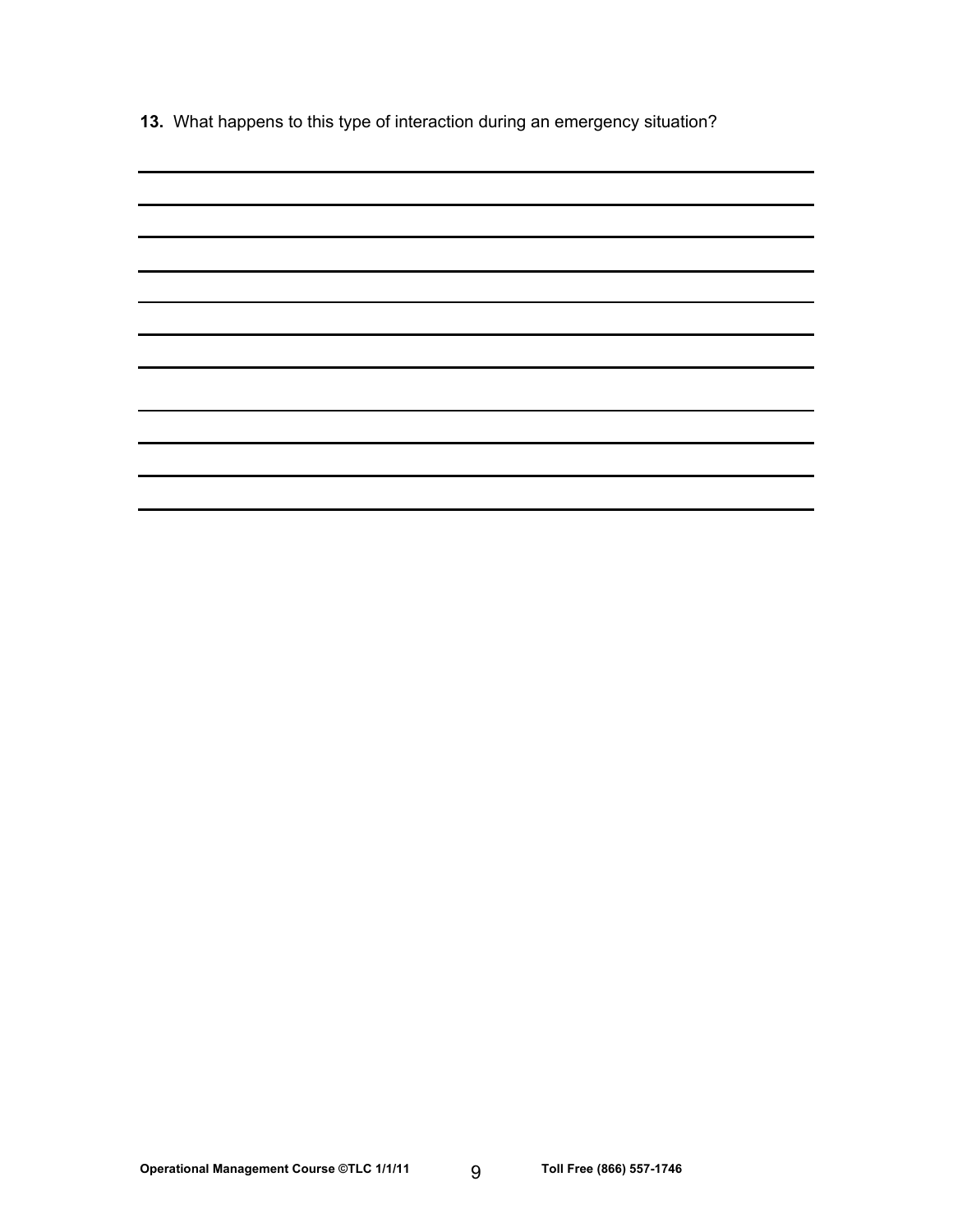# **Participative**

The Participative style will allow the employees to help make the decisions but the supervisor remains responsible for the decisions.

"*These are our options in getting the job completed on time*", said the supervisor.

"*I believe this is the best option*", said one employee and the others agreed.

"*Well, let's do it that way*", said the supervisor.

14. What happens if the employee disagrees?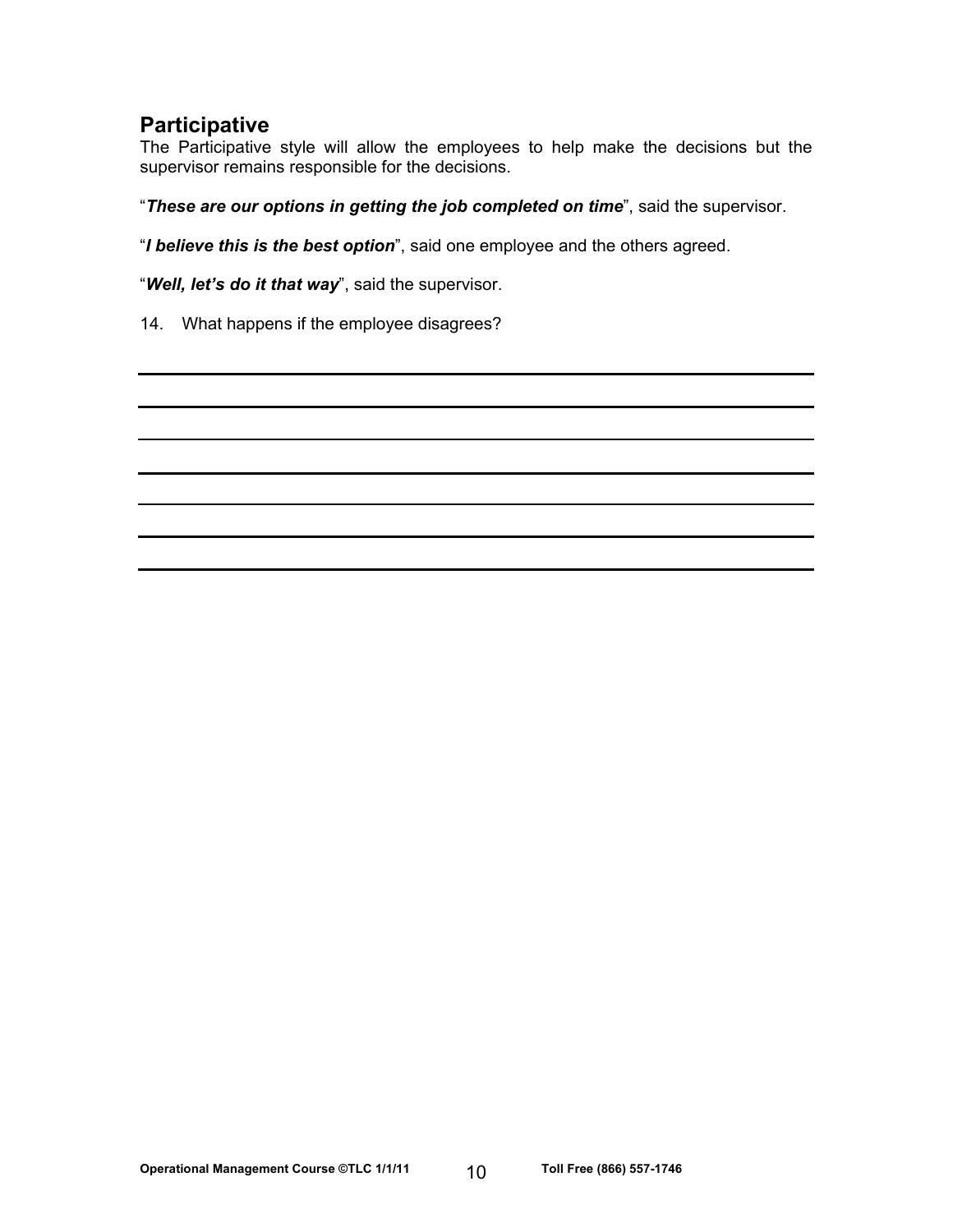# **Laissez Faire**

The Laissez Faire style will allow the employees to do their own thing and they may or may not accept responsibility for the action.

"*We need to lift it and move it to the right*", said one employee. "*Slide it to the left* ", said another.

"*Any way you want to do it, just don't hurt the machine*", said the supervisor.

A new supervisor may not know which leadership style he or she may be expressing or which style may be best to fit the job situation. It is often a good idea to model your behavior after a successful supervisor you know and respect.

15. Identify a supervisor that you respect and the management style or styles this person uses to supervise.

16. What other supervisory actions have you observed in successful supervisors?

17. What are some of the unexpected things that you are likely to encounter in your current job?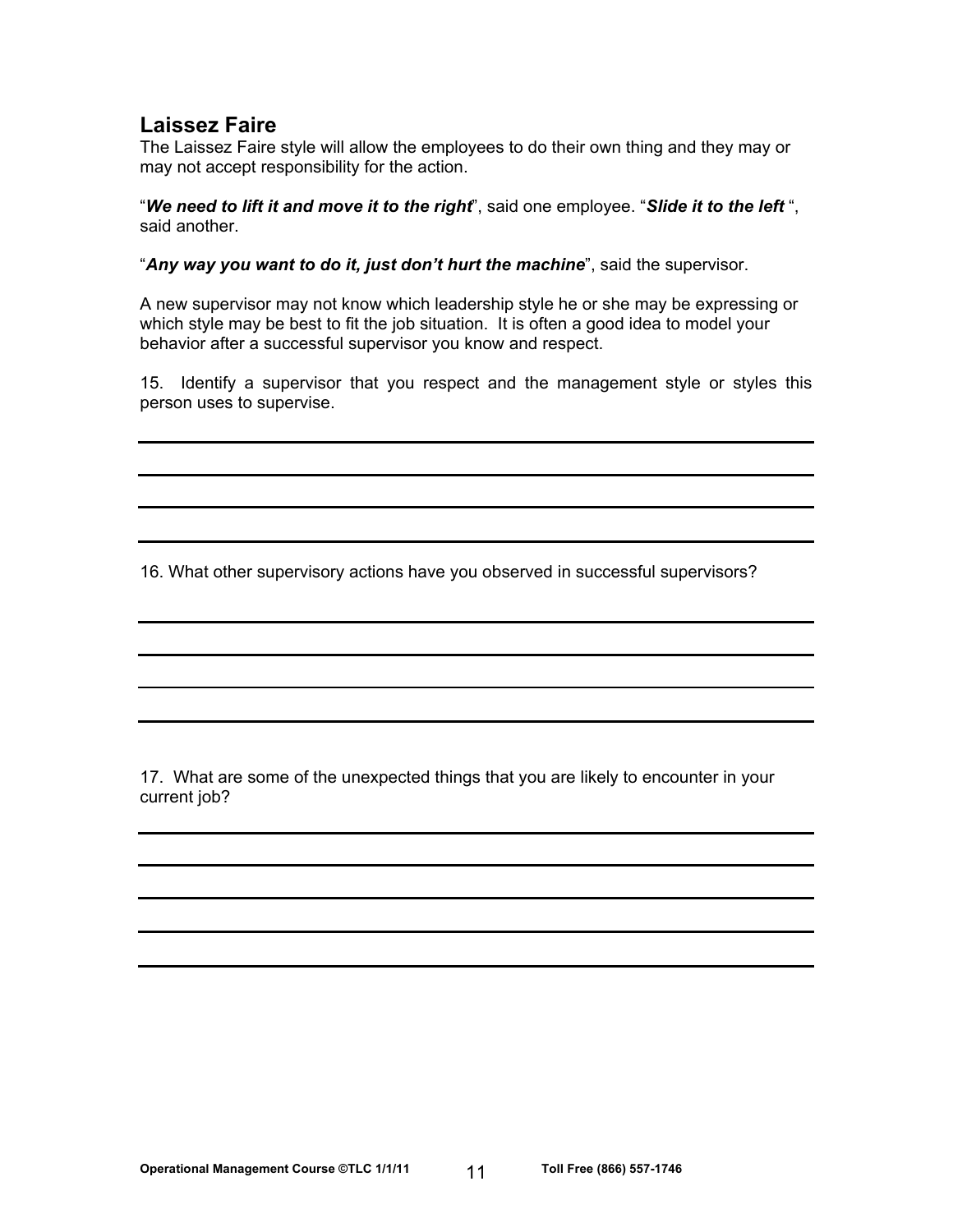18. What are some of the unexpected things that you are likely to encounter in you current job?

Thinking things through before we make a decision or react to a situation will aid in a favorable outcome. Think of things that you put on the list you just made. How can you plan now for these things that "**may**" occur? Planning will save you time and worry in the future.

19. What are some things that you can do to plan for those unexpected things on your list?

20. What are some things that you can think of in your work life that need to be better organized?

21. Are there some things that you have been putting off doing? If so, list some of them below: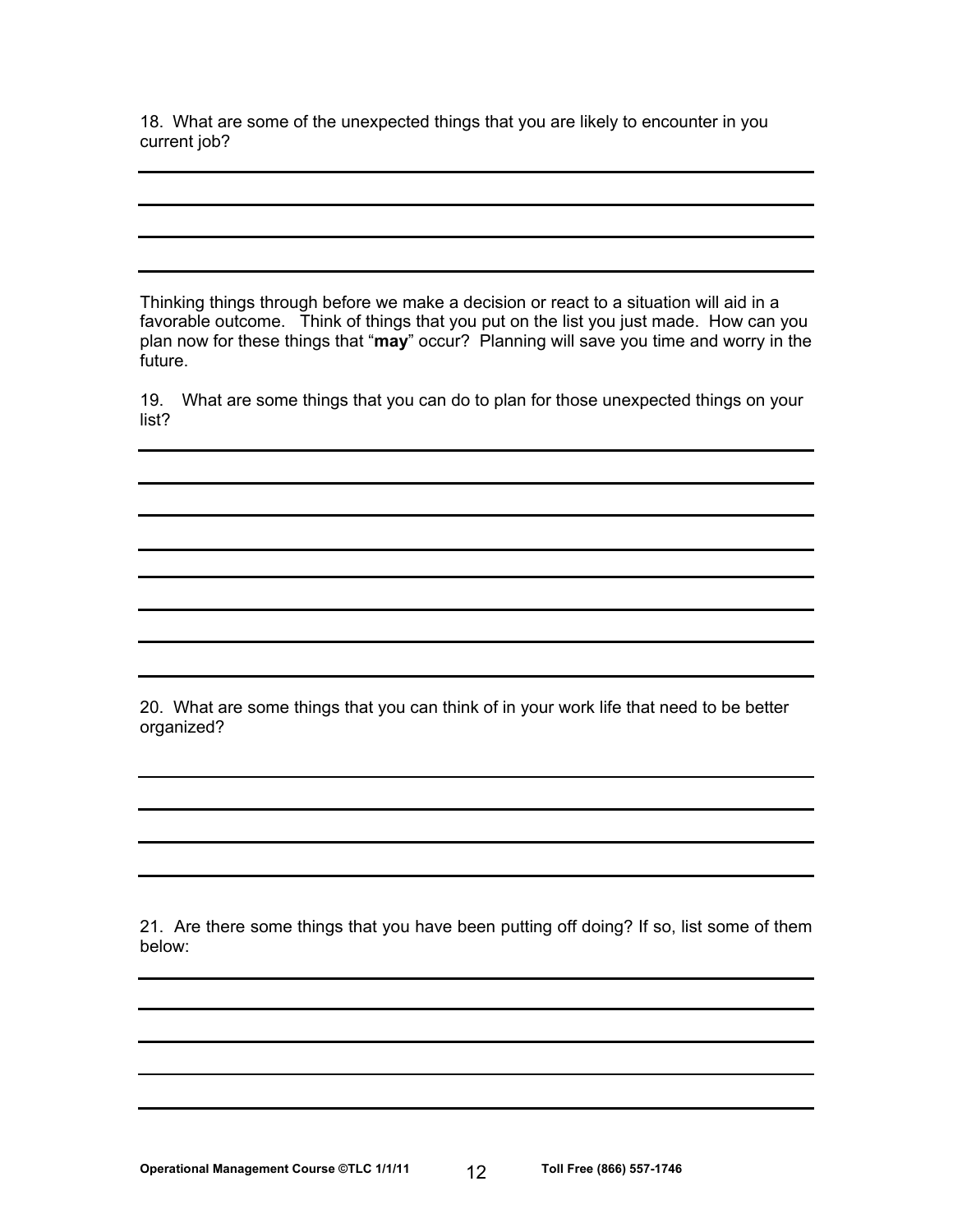What do the answers to these questions tell you? They will probably tell you many things if you look at them objectively. They could tell you that you are a passive type of supervisor, or a very aggressive one. For example, they may tell you that you empower your employees to do their job and motivate them along the way, or you tell them what to do every step of the way or leave them out on their own.

Take another look at your responses to these questions. Do you see room for improvement?

 $\mathcal{L}_\text{max}$  and  $\mathcal{L}_\text{max}$  and  $\mathcal{L}_\text{max}$  and  $\mathcal{L}_\text{max}$  and  $\mathcal{L}_\text{max}$  and  $\mathcal{L}_\text{max}$ 

 $\mathcal{L}_\text{max}$  and  $\mathcal{L}_\text{max}$  and  $\mathcal{L}_\text{max}$  and  $\mathcal{L}_\text{max}$  and  $\mathcal{L}_\text{max}$  and  $\mathcal{L}_\text{max}$ 

 $\mathcal{L}_\text{max}$  and  $\mathcal{L}_\text{max}$  and  $\mathcal{L}_\text{max}$  and  $\mathcal{L}_\text{max}$  and  $\mathcal{L}_\text{max}$  and  $\mathcal{L}_\text{max}$ 

 $\mathcal{L}_\text{max}$  and  $\mathcal{L}_\text{max}$  and  $\mathcal{L}_\text{max}$  and  $\mathcal{L}_\text{max}$  and  $\mathcal{L}_\text{max}$  and  $\mathcal{L}_\text{max}$ 

22. What steps do you need to take personally after looking at these questions?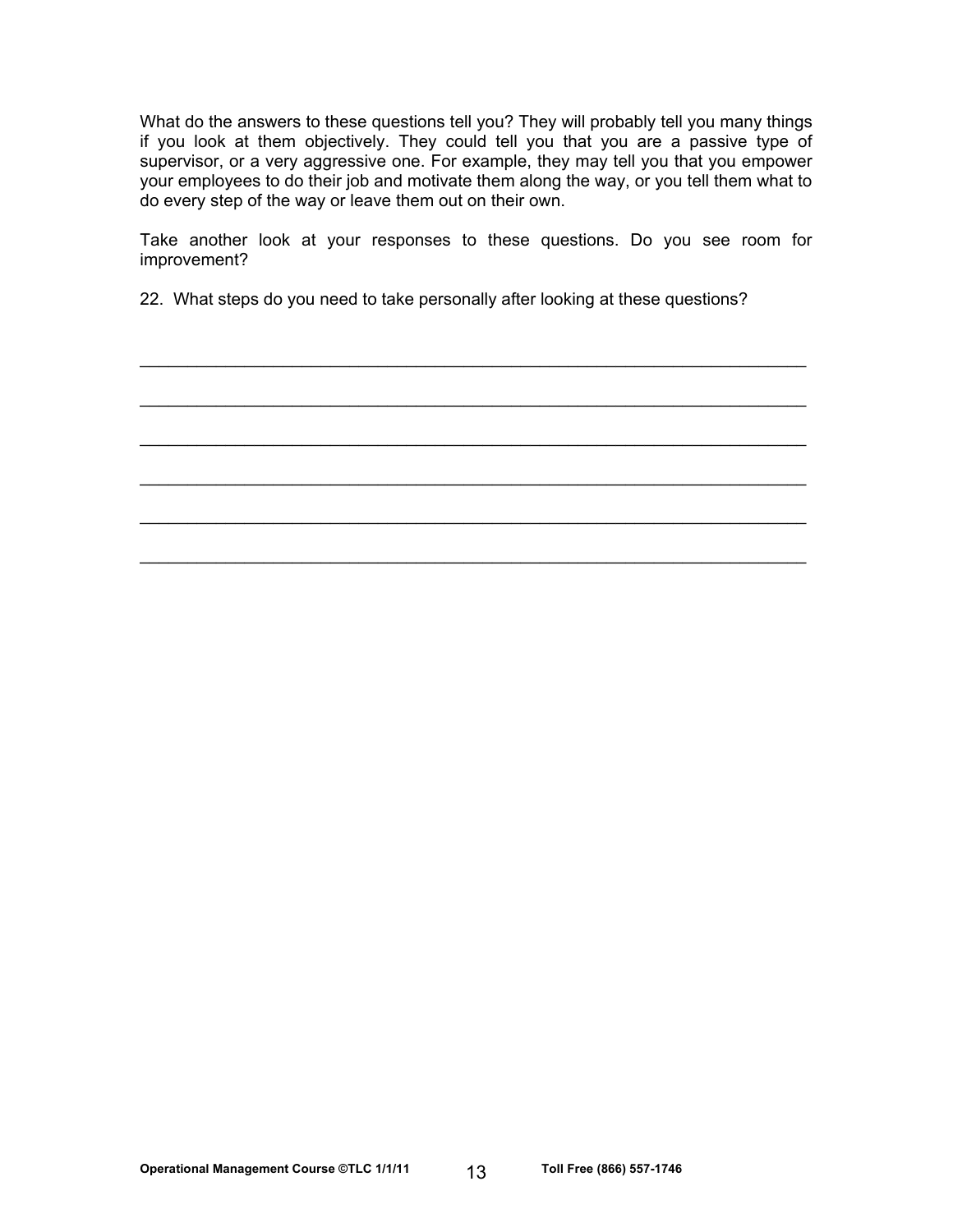#### **Step 1: Make a list of all the possible courses of action.**

23. List all of the things that are possible with the the decision-making process even if they seem ridiculous now, put them down on paper.

 $\mathcal{L}_\text{max}$  and  $\mathcal{L}_\text{max}$  and  $\mathcal{L}_\text{max}$  and  $\mathcal{L}_\text{max}$  and  $\mathcal{L}_\text{max}$  and  $\mathcal{L}_\text{max}$ 

 $\mathcal{L}_\text{max}$  and  $\mathcal{L}_\text{max}$  and  $\mathcal{L}_\text{max}$  and  $\mathcal{L}_\text{max}$  and  $\mathcal{L}_\text{max}$  and  $\mathcal{L}_\text{max}$ 

 $\mathcal{L}_\text{max}$  and  $\mathcal{L}_\text{max}$  and  $\mathcal{L}_\text{max}$  and  $\mathcal{L}_\text{max}$  and  $\mathcal{L}_\text{max}$  and  $\mathcal{L}_\text{max}$ 

 $\mathcal{L}_\text{max}$  and  $\mathcal{L}_\text{max}$  and  $\mathcal{L}_\text{max}$  and  $\mathcal{L}_\text{max}$  and  $\mathcal{L}_\text{max}$  and  $\mathcal{L}_\text{max}$ 

 $\mathcal{L}_\text{max}$  and  $\mathcal{L}_\text{max}$  and  $\mathcal{L}_\text{max}$  and  $\mathcal{L}_\text{max}$  and  $\mathcal{L}_\text{max}$  and  $\mathcal{L}_\text{max}$ 

### **Step 2: Review the reasons you are making this decision.**

24. As you review the reasons for making this decision, do so objectively. Try not to rationalize and defend your own point of view. Look at all your options first and then make your decision.

 $\mathcal{L}_\text{max}$  and  $\mathcal{L}_\text{max}$  and  $\mathcal{L}_\text{max}$  and  $\mathcal{L}_\text{max}$  and  $\mathcal{L}_\text{max}$  and  $\mathcal{L}_\text{max}$ 

 $\mathcal{L}_\text{max}$  and  $\mathcal{L}_\text{max}$  and  $\mathcal{L}_\text{max}$  and  $\mathcal{L}_\text{max}$  and  $\mathcal{L}_\text{max}$  and  $\mathcal{L}_\text{max}$ 

 $\mathcal{L}_\text{max}$  and  $\mathcal{L}_\text{max}$  and  $\mathcal{L}_\text{max}$  and  $\mathcal{L}_\text{max}$  and  $\mathcal{L}_\text{max}$  and  $\mathcal{L}_\text{max}$ 

### **Step 3: Weigh the good and bad consequences that can happen because of each possible action.**

25. The outcome, although it is the proper thing to do at the time, may not always be positive. Think of ways to curb the lack of buy-in from your employees before you announce the decision.

 $\mathcal{L}_\text{max}$  and  $\mathcal{L}_\text{max}$  and  $\mathcal{L}_\text{max}$  and  $\mathcal{L}_\text{max}$  and  $\mathcal{L}_\text{max}$  and  $\mathcal{L}_\text{max}$ 

 $\mathcal{L}_\text{max}$  and  $\mathcal{L}_\text{max}$  and  $\mathcal{L}_\text{max}$  and  $\mathcal{L}_\text{max}$  and  $\mathcal{L}_\text{max}$  and  $\mathcal{L}_\text{max}$ 

 $\mathcal{L}_\text{max}$  and  $\mathcal{L}_\text{max}$  and  $\mathcal{L}_\text{max}$  and  $\mathcal{L}_\text{max}$  and  $\mathcal{L}_\text{max}$  and  $\mathcal{L}_\text{max}$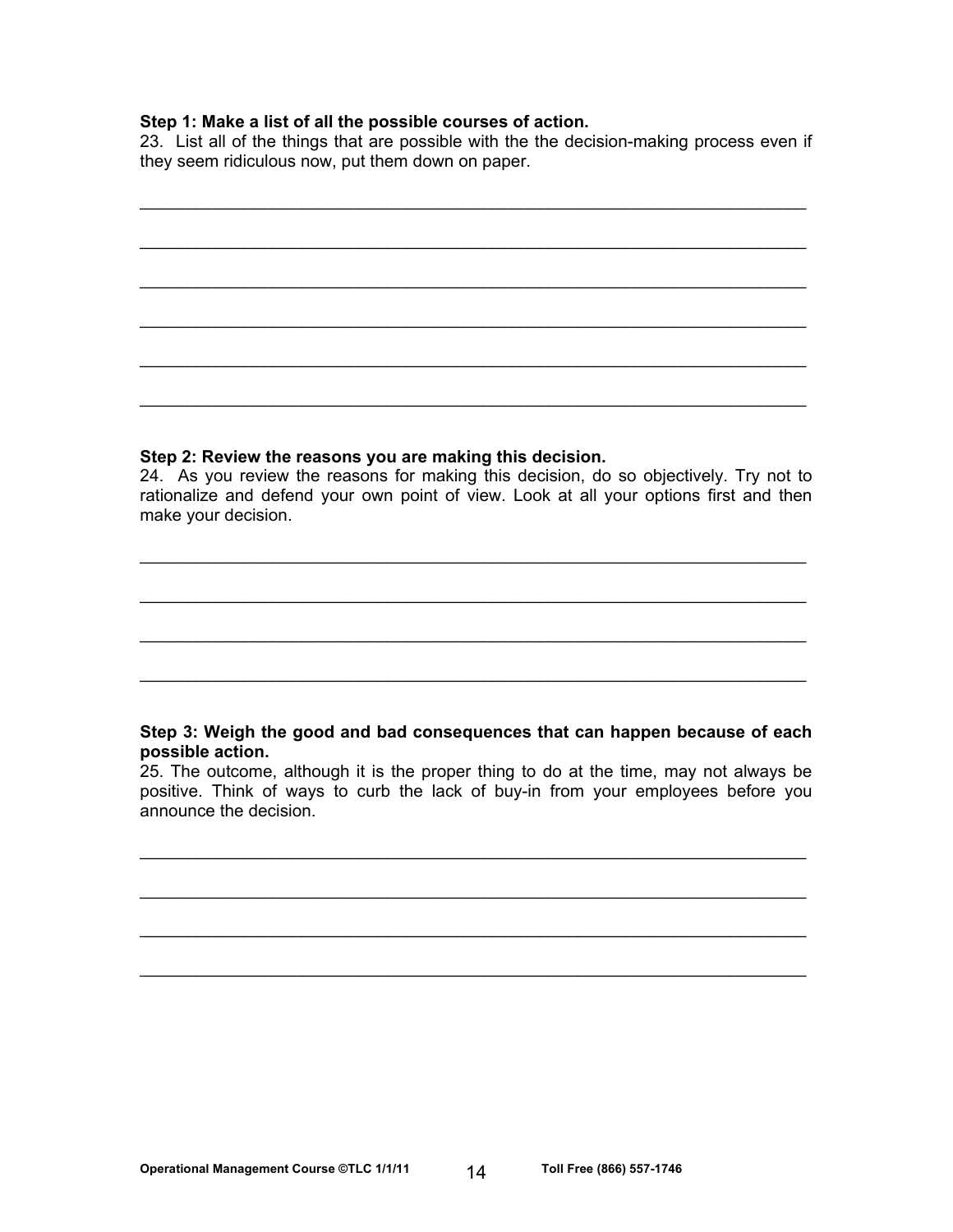#### **Step 4: Add any new actions that may have come as a result of Steps 2 and 3.**

26. After you have made any changes because of this process, make sure the *Do Nothing* choice is one possible action. Sometimes the solution to a problem is to do nothing. Some things are a result of the natural interaction between people and they will work themselves out of it if left alone. What are some things that you thought of in this process that you would need to add now?

 $\mathcal{L}_\text{max}$  and  $\mathcal{L}_\text{max}$  and  $\mathcal{L}_\text{max}$  and  $\mathcal{L}_\text{max}$  and  $\mathcal{L}_\text{max}$  and  $\mathcal{L}_\text{max}$ 

 $\mathcal{L}_\text{max}$  and  $\mathcal{L}_\text{max}$  and  $\mathcal{L}_\text{max}$  and  $\mathcal{L}_\text{max}$  and  $\mathcal{L}_\text{max}$  and  $\mathcal{L}_\text{max}$ 

 $\mathcal{L}_\text{max}$  and  $\mathcal{L}_\text{max}$  and  $\mathcal{L}_\text{max}$  and  $\mathcal{L}_\text{max}$  and  $\mathcal{L}_\text{max}$  and  $\mathcal{L}_\text{max}$ 

### **Step 5: Now, make the decision and make plans to reduce the risks that may show up because of the decision.**

27. What are some of the risks that may show up after the decision is made and announced to your employees?

 $\mathcal{L}_\text{max}$  and  $\mathcal{L}_\text{max}$  and  $\mathcal{L}_\text{max}$  and  $\mathcal{L}_\text{max}$  and  $\mathcal{L}_\text{max}$  and  $\mathcal{L}_\text{max}$ 

 $\mathcal{L}_\text{max}$  and  $\mathcal{L}_\text{max}$  and  $\mathcal{L}_\text{max}$  and  $\mathcal{L}_\text{max}$  and  $\mathcal{L}_\text{max}$  and  $\mathcal{L}_\text{max}$ 

 $\mathcal{L}_\text{max}$  and  $\mathcal{L}_\text{max}$  and  $\mathcal{L}_\text{max}$  and  $\mathcal{L}_\text{max}$  and  $\mathcal{L}_\text{max}$  and  $\mathcal{L}_\text{max}$ 

 $\mathcal{L}_\text{max}$  and  $\mathcal{L}_\text{max}$  and  $\mathcal{L}_\text{max}$  and  $\mathcal{L}_\text{max}$  and  $\mathcal{L}_\text{max}$  and  $\mathcal{L}_\text{max}$ 

 $\mathcal{L}_\text{max}$  and  $\mathcal{L}_\text{max}$  and  $\mathcal{L}_\text{max}$  and  $\mathcal{L}_\text{max}$  and  $\mathcal{L}_\text{max}$  and  $\mathcal{L}_\text{max}$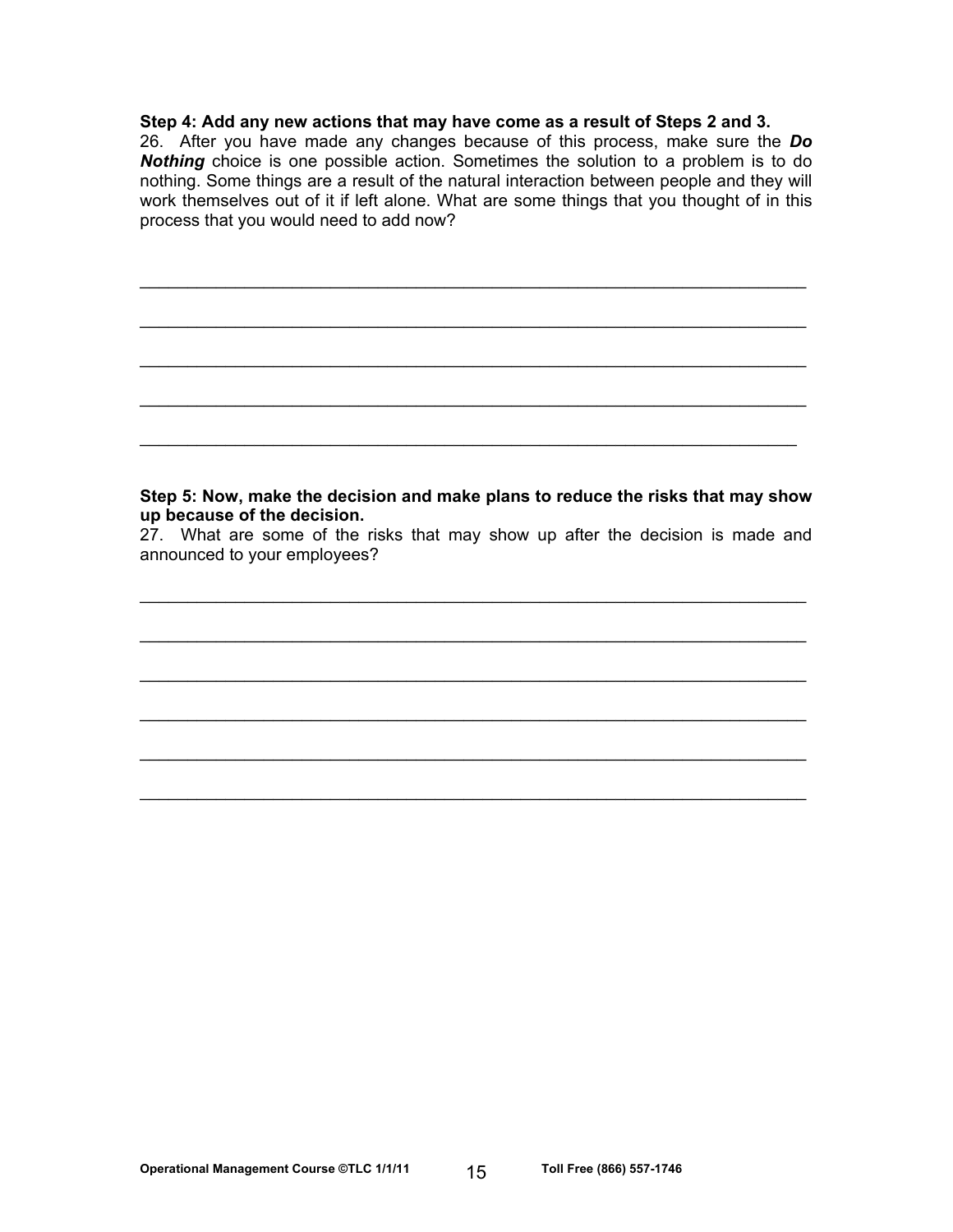28. What is the problem and who are the players or those affected by the problem? Think of a current problem and write it below.

29. What are the possible solutions for this problem? Often times there are more than one proper solution to a given problem.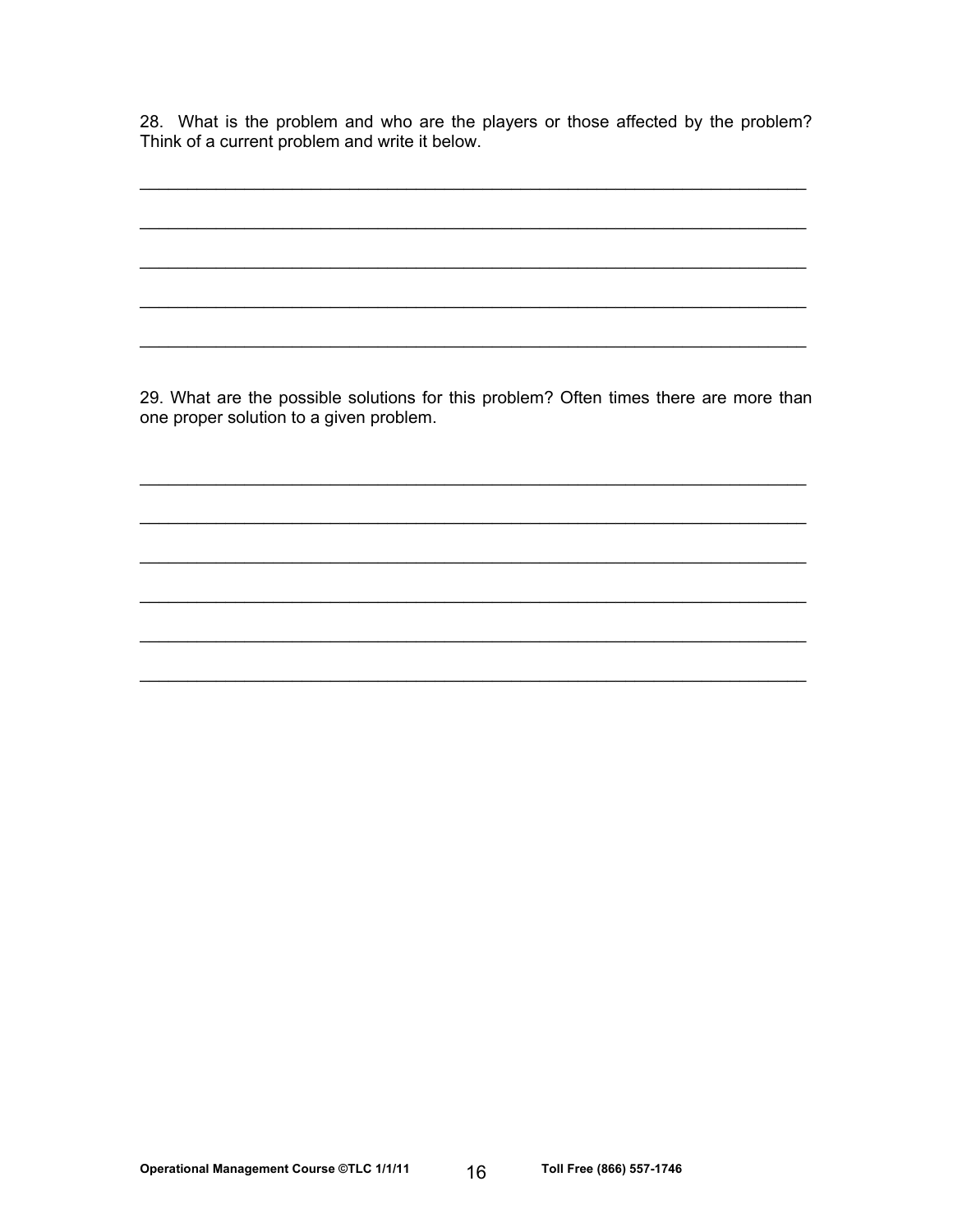30. Which one would you select and why?

31. Again, what are some of the obstacles to putting the action in place? How would you put the solution into action?

32. Evaluation is the only way to determine if something is working or not. Think of the following as you evaluate something new.

- A. Is it a positive outcome?
- B. Is it a negative outcome?

Has the outcome to this point been a positive or negative one?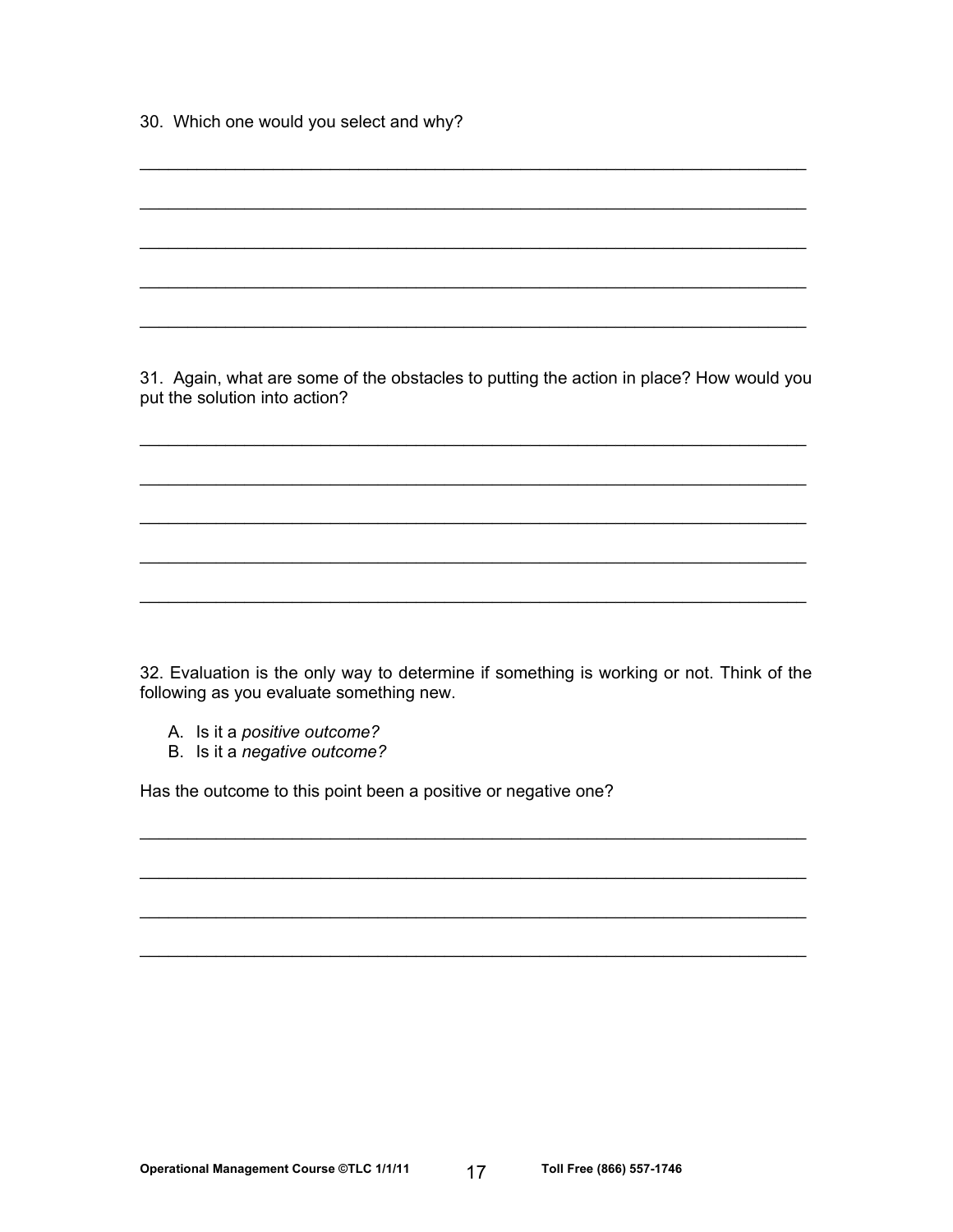# **Steps in Decision Making**

Make a list of all possible courses of problem solving action. Step 1 33. 34. Review the reason you are making this decision. Step 2 (Be objective)

35. Weigh the good and bad consequences that can happen because of each possible action. Step 3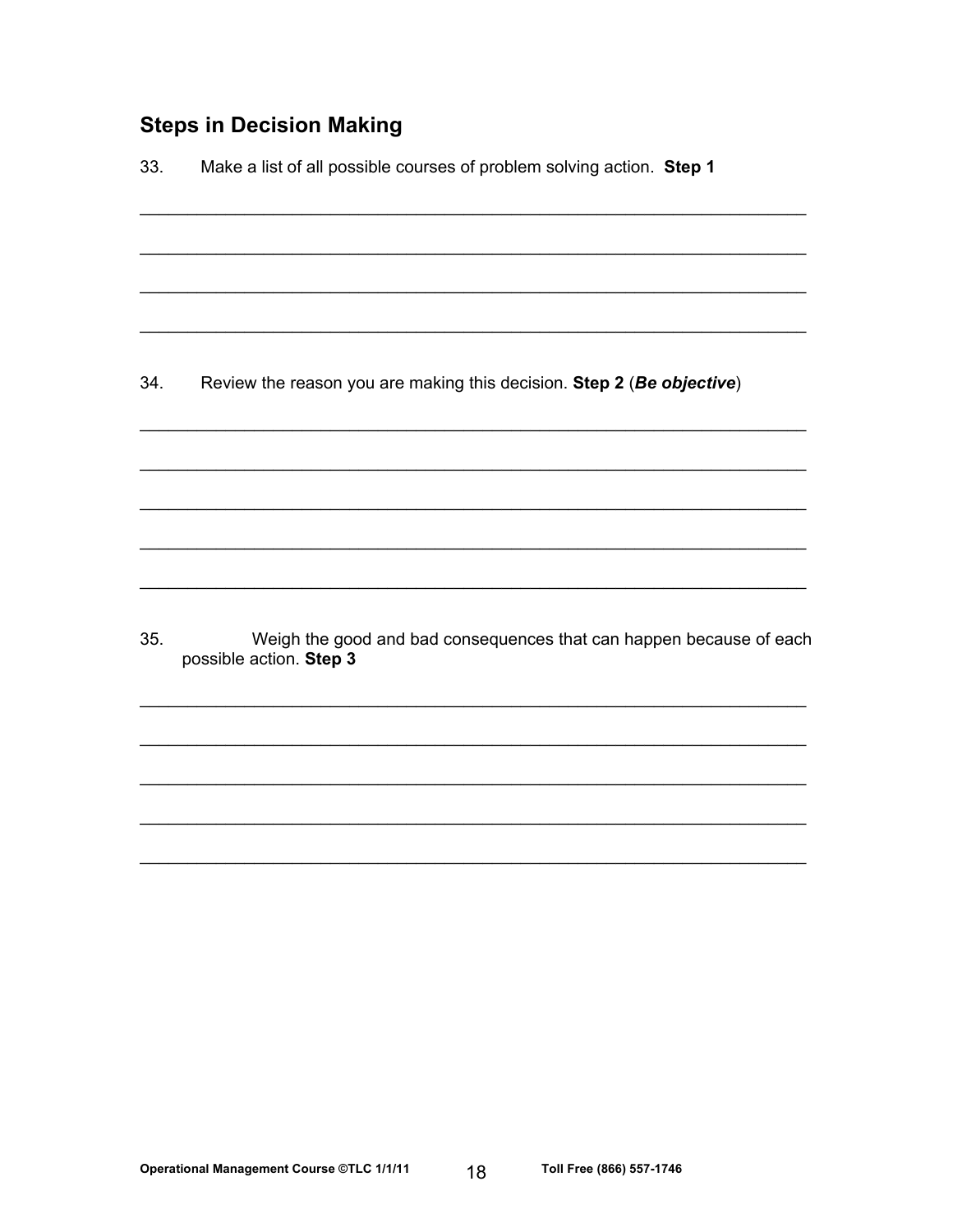36. Add any new actions that may have come up because of Step 2 and 3. Then review the total list including the Do Nothing choice. Step 4

37. Now, make the decision and plans to reduce the risks that may show up as a result of the decision. Step 5

# **Guides to Problem Solving**

38. Define the problem.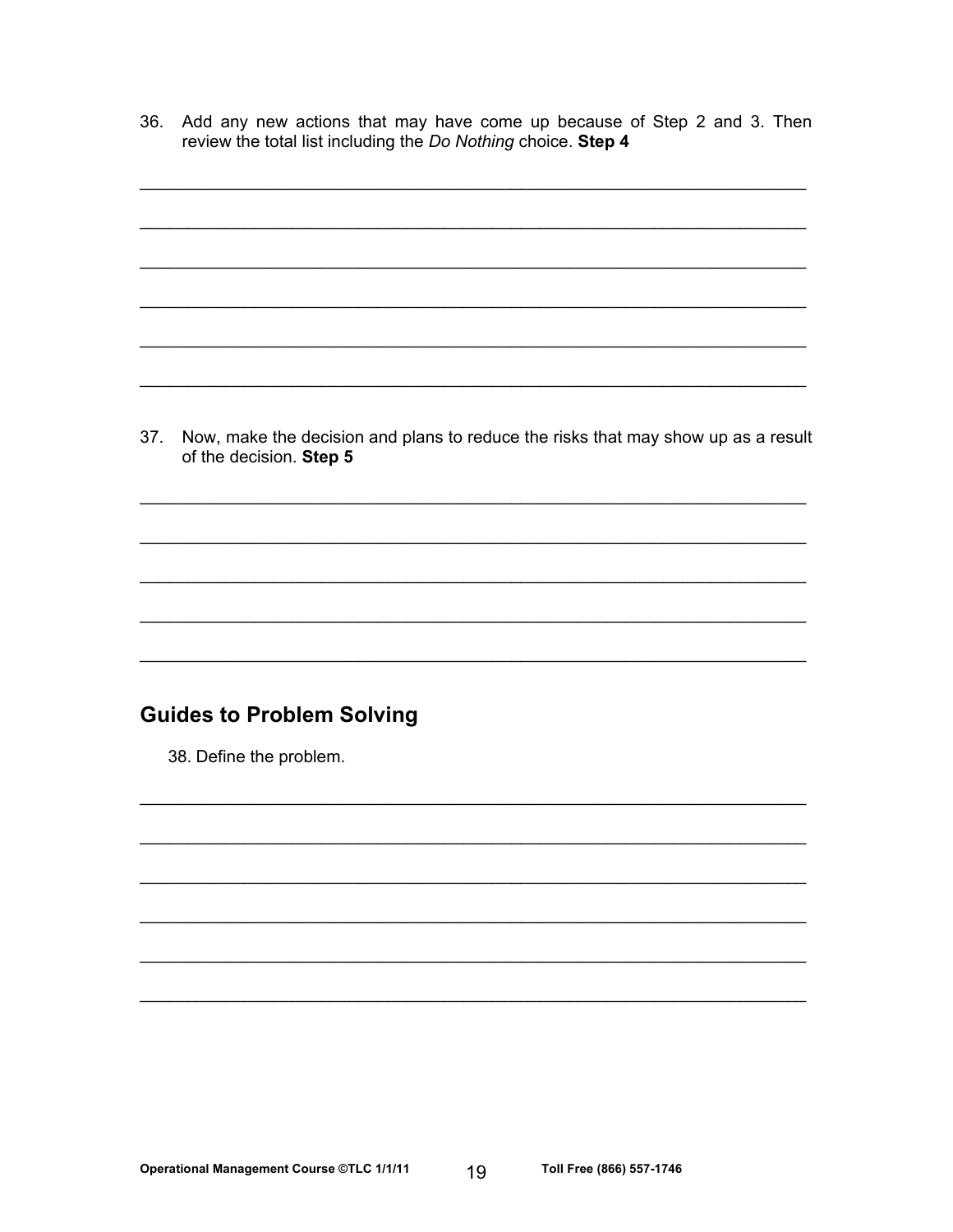39. Think of all possible solutions and make a list.

40. Consider all the possible solutions and select the best one.

41. Put the solution into action.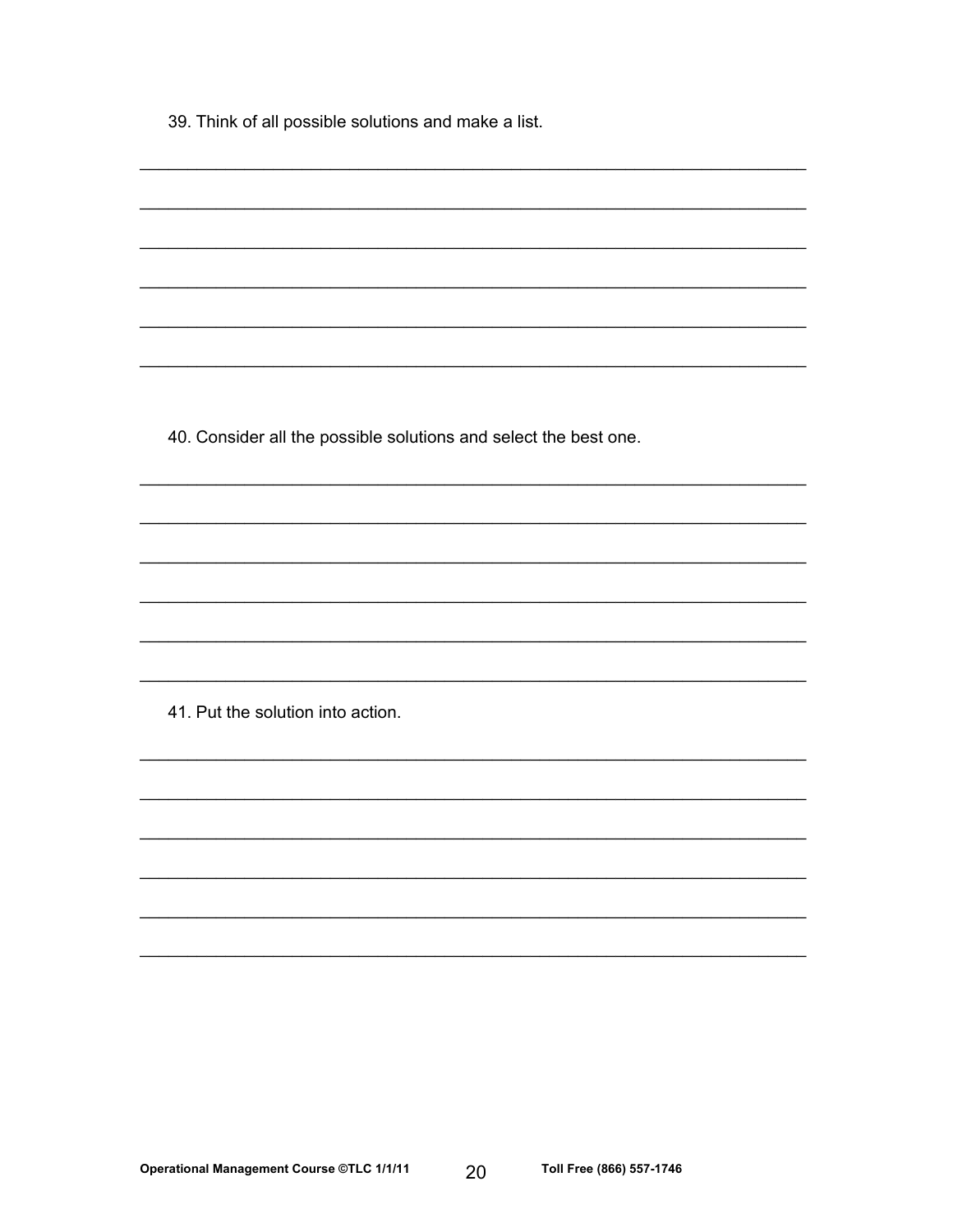42. Evaluate the outcome.

43. Positive Outcome.

44. Negative Outcome.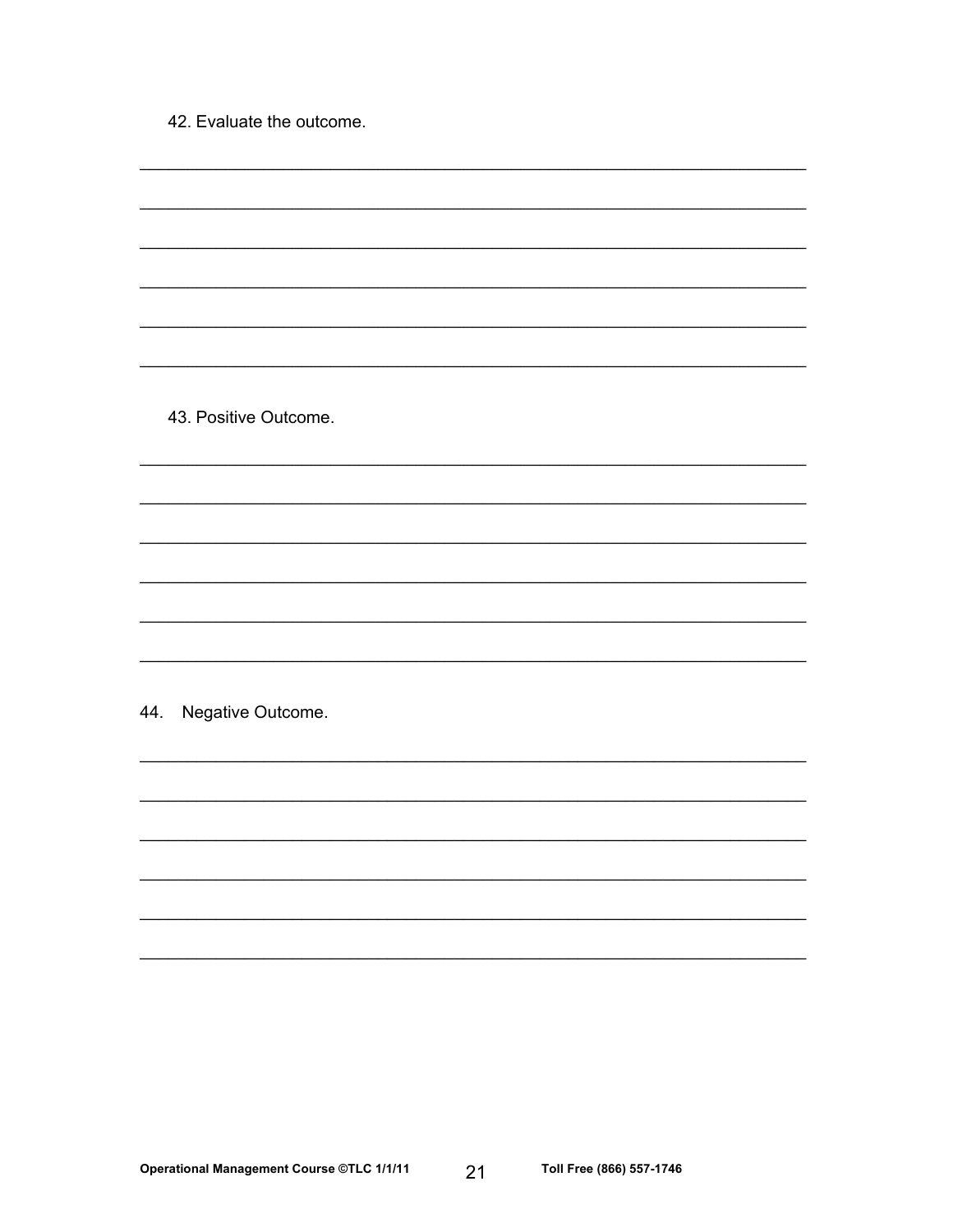|  |  |  |  |  |  | 45. Can you think of other barriers? |
|--|--|--|--|--|--|--------------------------------------|
|--|--|--|--|--|--|--------------------------------------|

46. "This job is boring and I am tired of working for peanuts."

47. "Why does she get all the good jobs?"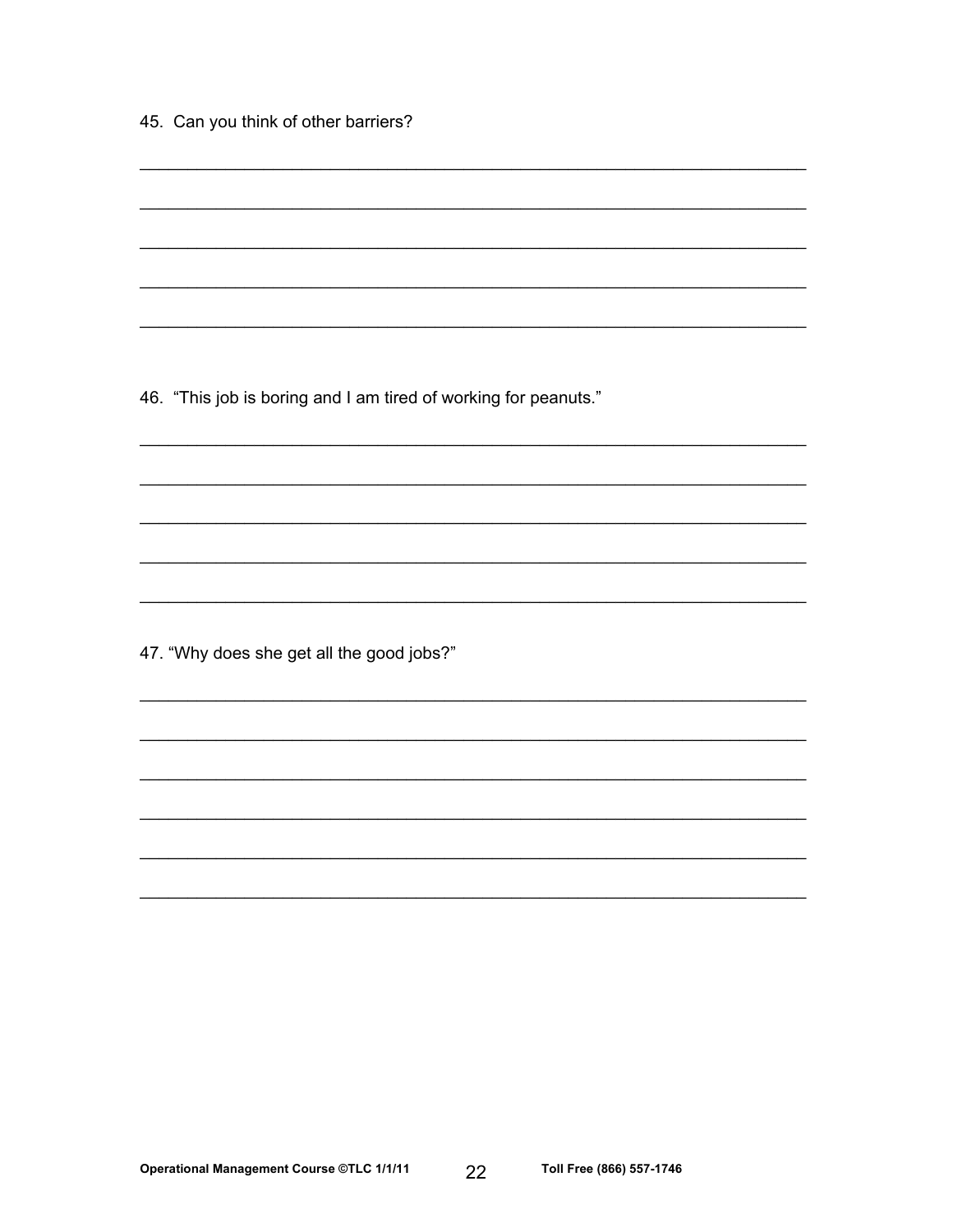48. "I feel confused by your constant changing of job priorities."

49. "Listen to me, this will never work."

50. What things are your employees doing, or are they about to do, that you need to learn when you get back to the office?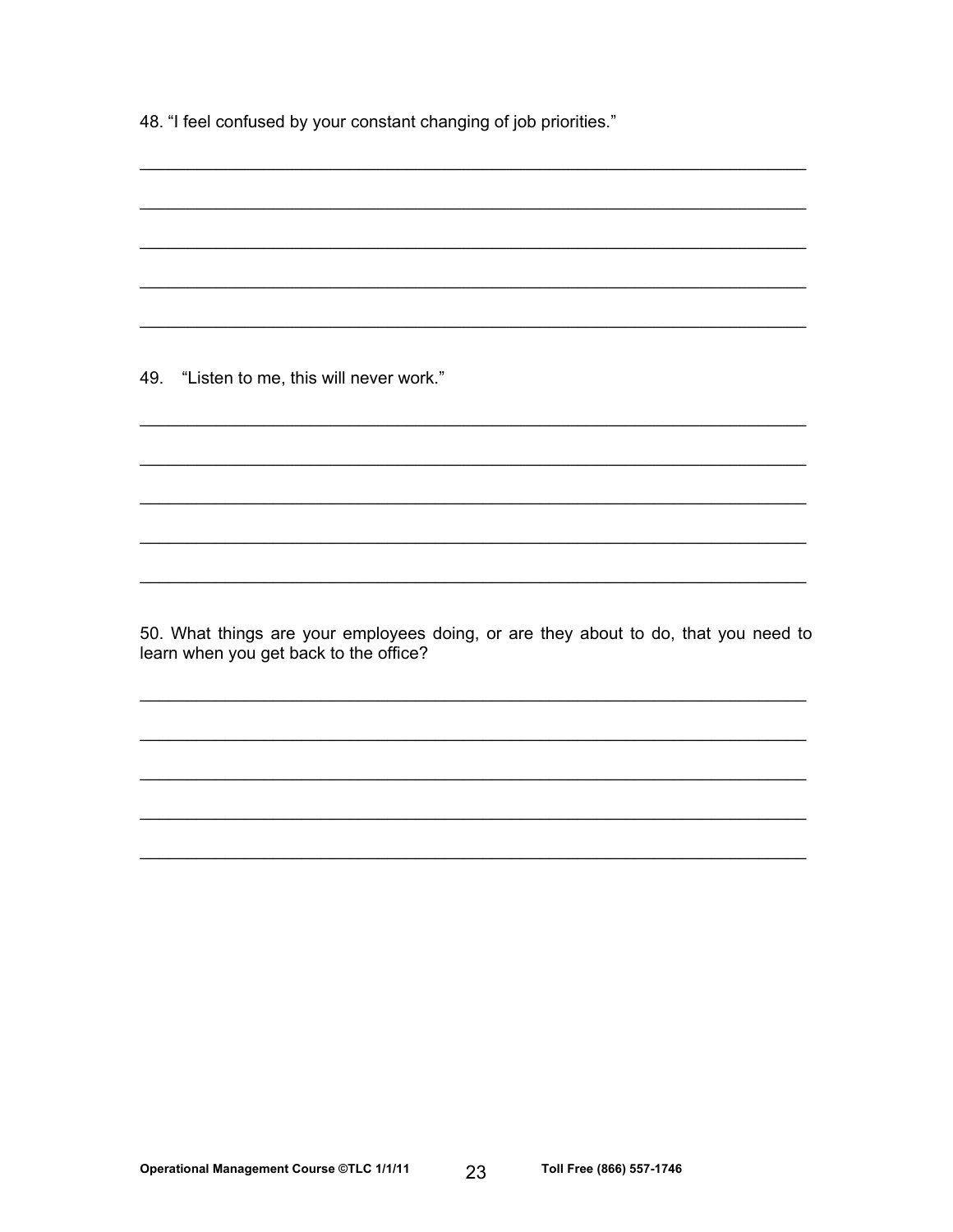What can happen when we do not express our thoughts, ideas, and feelings about a situation during the discussion process? Think of some of the situations that you have faced in the past that have turned out badly because those involved failed to be honest with their feelings.

51. Write down these thoughts below.

52. How did things turn out in this situation?

53. With these team characteristics in mind, how well can you function in a team:

54. Would your employees say that they function as a group or a team: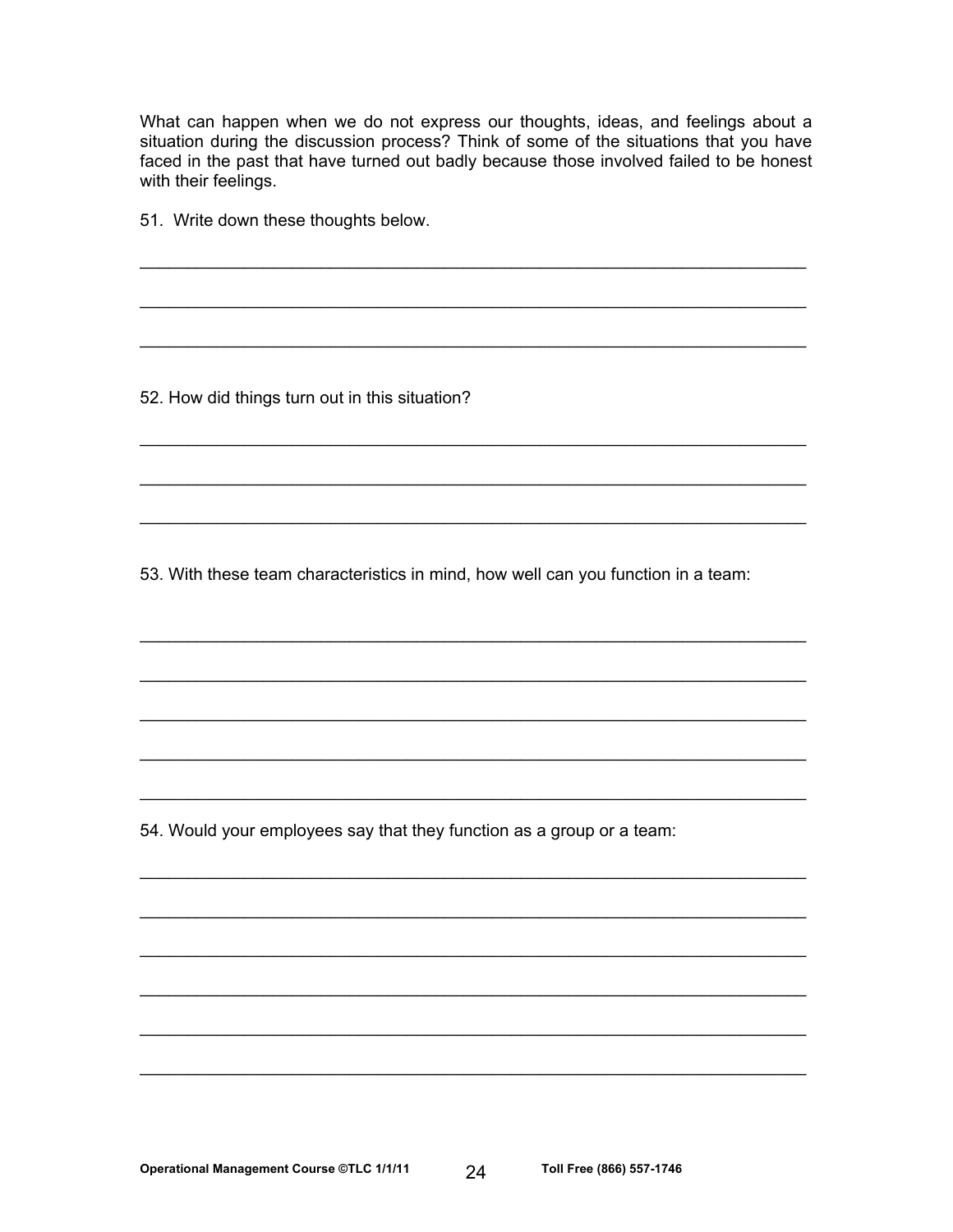55. Why?

56. If they would say that they function as a group, what things could you do as the supervisor to change this?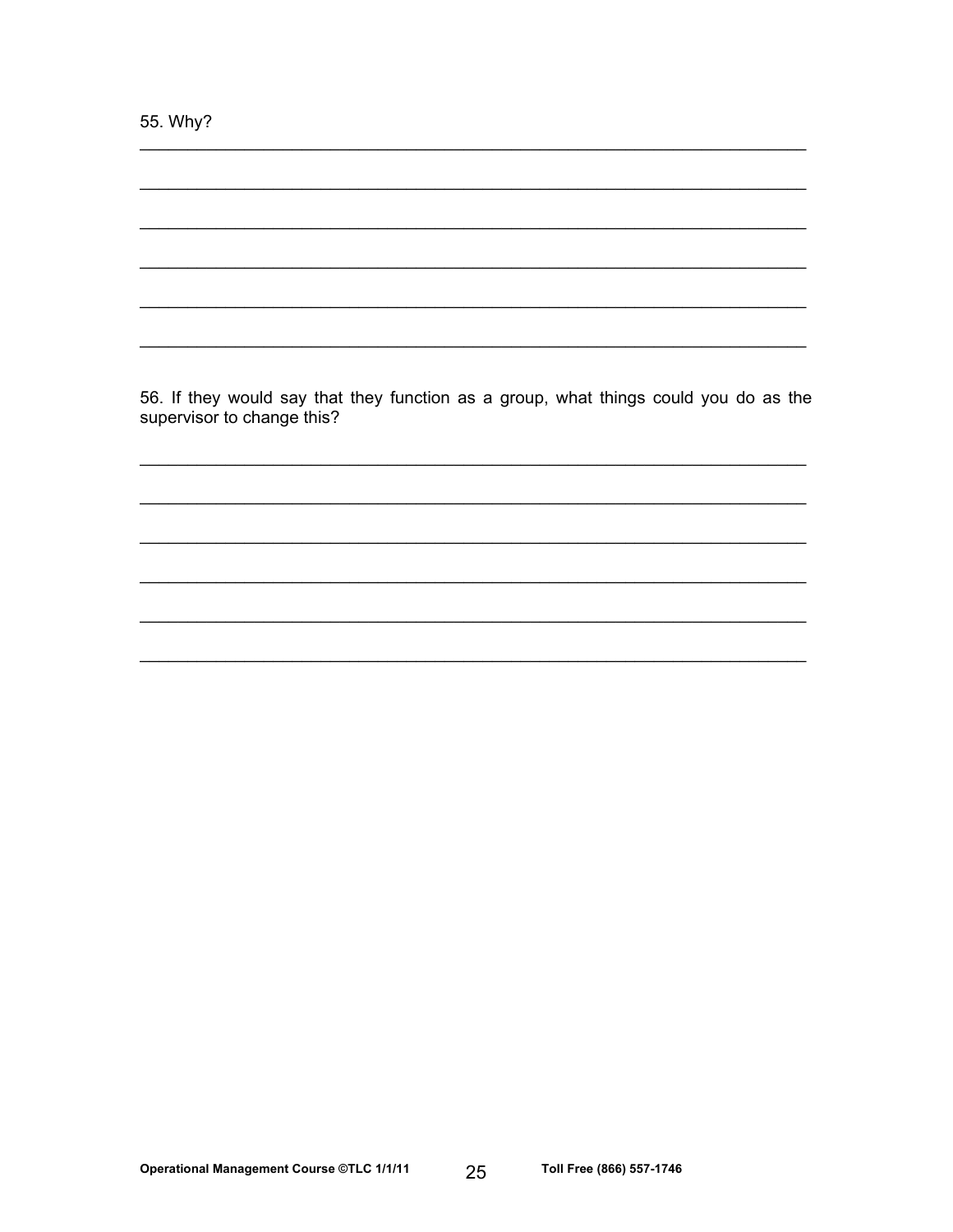### **Two characteristics that are essential for building relations**

\_\_\_\_\_\_\_\_\_\_\_\_\_\_\_\_\_\_ + \_\_\_\_\_\_\_\_\_\_\_\_\_\_\_\_\_ = **Good Relations**

**Two characteristics that cause us to experience pressure when dealing with ethics** 

\_\_\_\_\_\_\_\_\_\_\_\_\_\_\_\_\_\_ + \_\_\_\_\_\_\_\_\_\_\_\_\_\_\_\_\_ = **Pressure**

## **Please fax the answer key to TLC Western Campus Fax (928) 272-0747.**

### **Rush Grading Service**

If you need this assignment graded and the results mailed to you within a 48 hour period, prepare to pay an additional rush service handling fee of \$50.00. This fee may not cover postage costs. If you need this service, simply write RUSH on the top of your Registration Form. We will place you in the front of the grading and processing line.

Always call us after faxing the paperwork to ensure that we've received it.

Thank you…